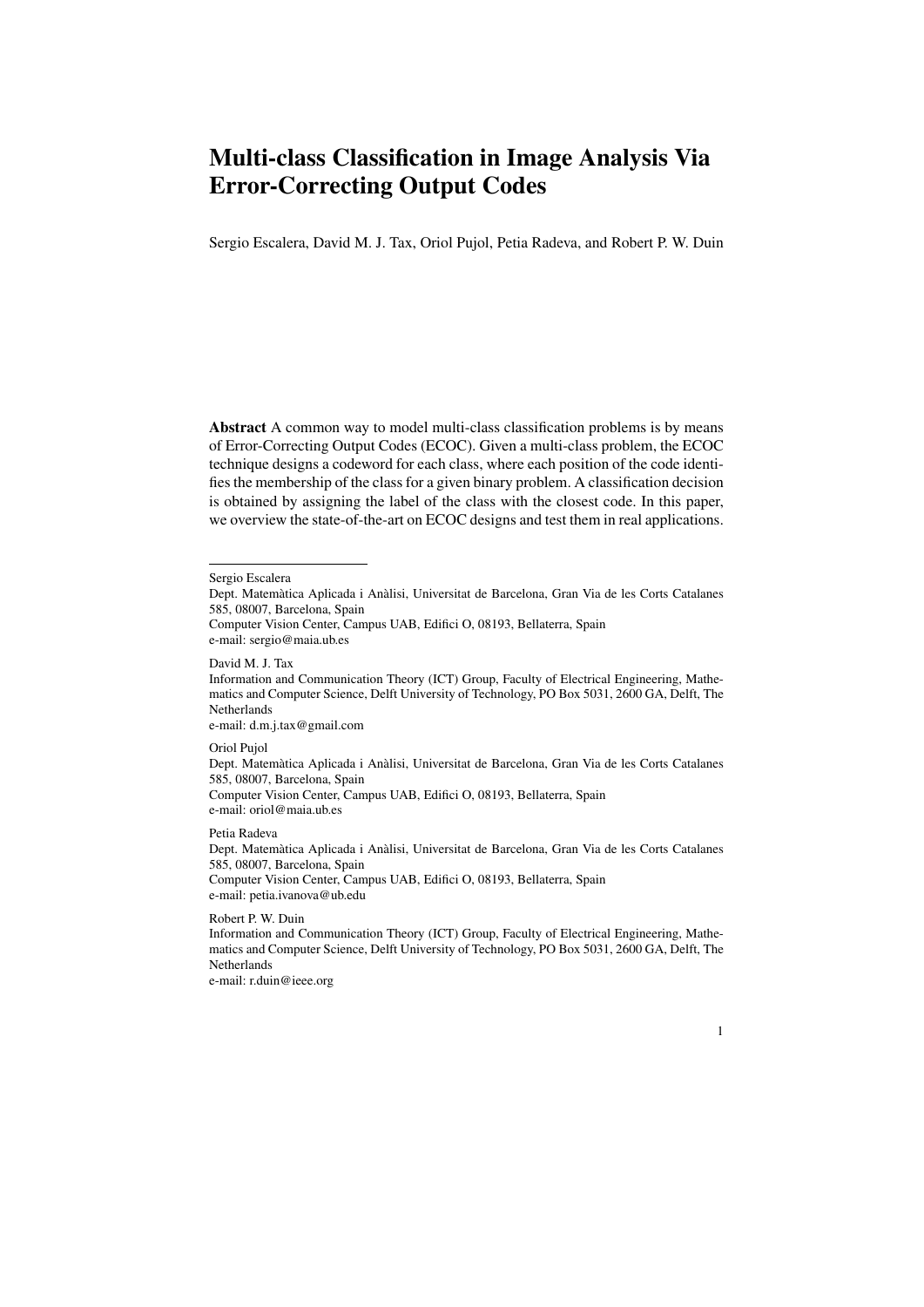Results on different multi-class data sets show the benefits of using the ensemble of classifiers when categorizing objects in images.

# 1 Introduction

In the literature, one can find several powerful binary classifiers. However, when one needs to deal with multi-class classification problems, many learning techniques fail to manage this information. Instead, it is common to construct the classifiers to distinguish between just two classes, and to combine them in some way. In this sense, Error Correcting Output Codes (ECOC) were born as a general framework to combine binary problems to address the multi-class problem. The strategy was introduced by Dietterich and Bakiri [17] in 1995. Based on the error correcting principles [17] and because of its ability to correct the bias and variance errors of the base classifiers [16], ECOC has been successfully applied to a wide range of image analysis applications, such as face recognition [30], face verification [15], text recognition [11] or manuscript digit classification [32].

The ECOC technique can be broken down into two distinct stages: encoding and decoding. Given a set of classes, the coding stage designs a codeword<sup>1</sup> for each class based on different binary problems. The decoding stage makes a classification decision for a given test sample based on the value of the output code.

At the coding step, given a set of *N* classes to be learnt, *n* different bi-partitions (groups of classes) are formed, and *n* binary problems (dichotomizers) are trained. As a result, a codeword of length *n* is obtained for each class, where each bit of the code corresponds to the response of a given dichotomizer (coded by  $+1$ ,  $-1$ , according to their class set membership). Arranging the codewords as rows of a matrix, we define a *coding matrix M*, where  $M \in \{-1,1\}^{N \times n}$  in the binary case.

It was when Allwein et al. [1] introduced a third symbol (the zero symbol) in the coding process when the coding step received special attention. This symbol increases the number of partitions of classes to be considered in a ternary ECOC framework by allowing some classes to be ignored. Then, the ternary coding matrix becomes  $M \in \{-1,0,1\}^{N \times n}$ . In this case, the symbol zero means that a particular class is not considered by a certain binary classifier.

The decoding step was originally based on error-correcting principles under the assumption that the learning task can be modeled as a communication problem, in which class information is transmitted over a channel [17]. During the decoding process, applying the *n* binary classifiers, a code is obtained for each data point in the test set. This code is compared to the base codewords of each class defined in the matrix *M*, and the data point is assigned to the class with the *closest* codeword.

In this paper, we overview the state-of-the-art ECOC designs. We describe the different ECOC strategies available from both the binary and the ternary ECOC frameworks. We analyze the complexity in terms of the number of classifiers and

<sup>&</sup>lt;sup>1</sup> The codeword is a sequence of bits of a code representing each class, where each bit identifies the membership of the class for a given binary classifier.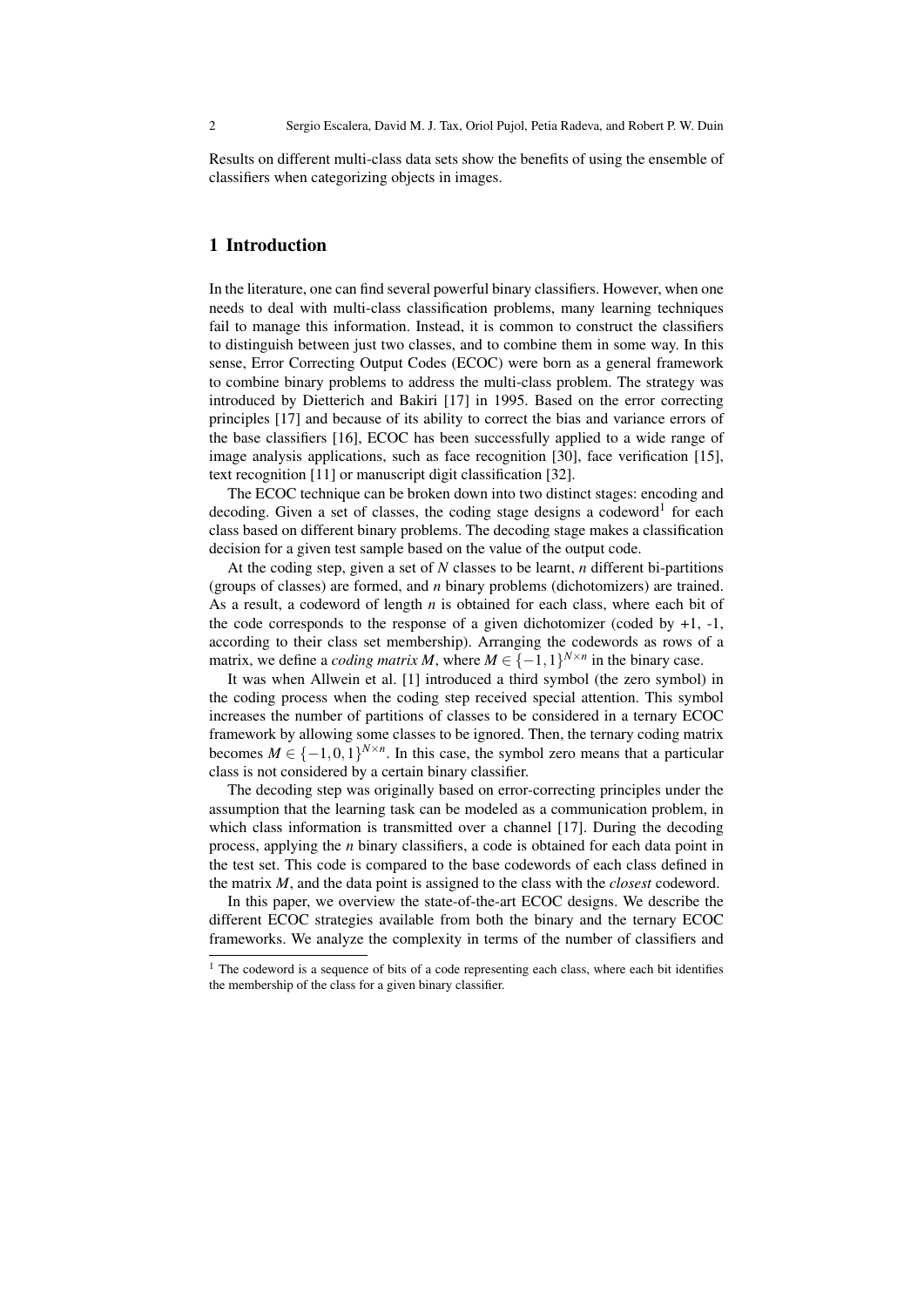test the designs on different multi-class data sets, showing the benefits of using the ensemble of classifiers when categorizing objects in images.

The paper is organized as follows: Section 2 overview the state-of-the-art ECOC designs. Section 3 shows the experimental results on two challenging image categorization problems. Finally, section 4 concludes the paper.

### 2 ECOC Designs

The most well-known binary coding strategies are the one-versus-all strategy [19], where each class is discriminated against the rest of classes, and the dense random strategy [1], where a random matrix *M* is generated maximizing the rows and columns separability in terms of the Hamming distance [17]. In Fig. 1(a), the oneversus-all ECOC design for a 4-class problem is shown. The white regions of the coding matrix *M* correspond to the positions coded by 1, and the black regions to -1. Thus, the codeword for class *C*<sup>1</sup> is *{*1*,−*1*,−*1*,−*1*}*. Each column *i* of the coding matrix codifies a binary problem learned by its corresponding dichotomizer *h<sup>i</sup>* . For instance, dichotomizer  $h_1$  learns  $C_1$  against classes  $C_2$ ,  $C_3$  and  $C_4$ , dichotomizer  $h_2$ learns  $C_2$  against classes  $C_1$ ,  $C_3$  and  $C_4$ , etc. An example of a dense random matrix for a 4-class problem is shown in Fig. 1(c).

The classical coding designs in the ternary ECOC framework are the one-versusone [13] and the random sparse coding [1]. Fig. 1(b) shows the one-versus-one ECOC configuration for a 4-class problem. In this case, the grey positions correspond to the zero symbol. A possible sparse random matrix for a 4-class problem is shown in Fig. 1(d). Note that the previous coding designs are predefined. Thus, the training data is not considered until the coding matrix *M* is constructed. Then, each dichotomizer uses the coded positions of *M* to train the different binary problems.

The most frequently applied decoding strategies are the Hamming (*HD*) [19] and the Euclidean (*ED*) decoding distances [13]. With the introduction of the zero symbol, Allwein et al. [1] showed the advantage of using a loss based function of the margin of the output of the base classifier. Recently, the authors of [9] proposed a Loss-Weighted strategy to decode, where a set of probabilities based on the performances of the base classifiers are used to weight the final classification decision. In Fig. 1, each ECOC codification is used to classify an input object *X*. The input data sample *X* is tested with each dichotomizer  $h_i$ , obtaining an output  $X_i$ . The final code  $\{X_1, ..., X_n\}$  of the test input X is used by a given decoding strategy to obtain the final classification decision. Note that in both, the binary and the ternary ECOC framework, the value of each position  $X_i$  of the test codeword can not take the value zero since the output of each dichotomizer  $h_j \in \{-1, +1\}$ .

Recently, new improvements in the ternary ECOC coding demonstrate the suitability of the ECOC methodology to deal with multi-class classification problems [27][26][10][29][5]. These recent designs use the knowledge of the problem-domain to learn relevant binary problems from ternary codes. The basic idea of these methods is to use the training data to guide the training process, and thus, to construct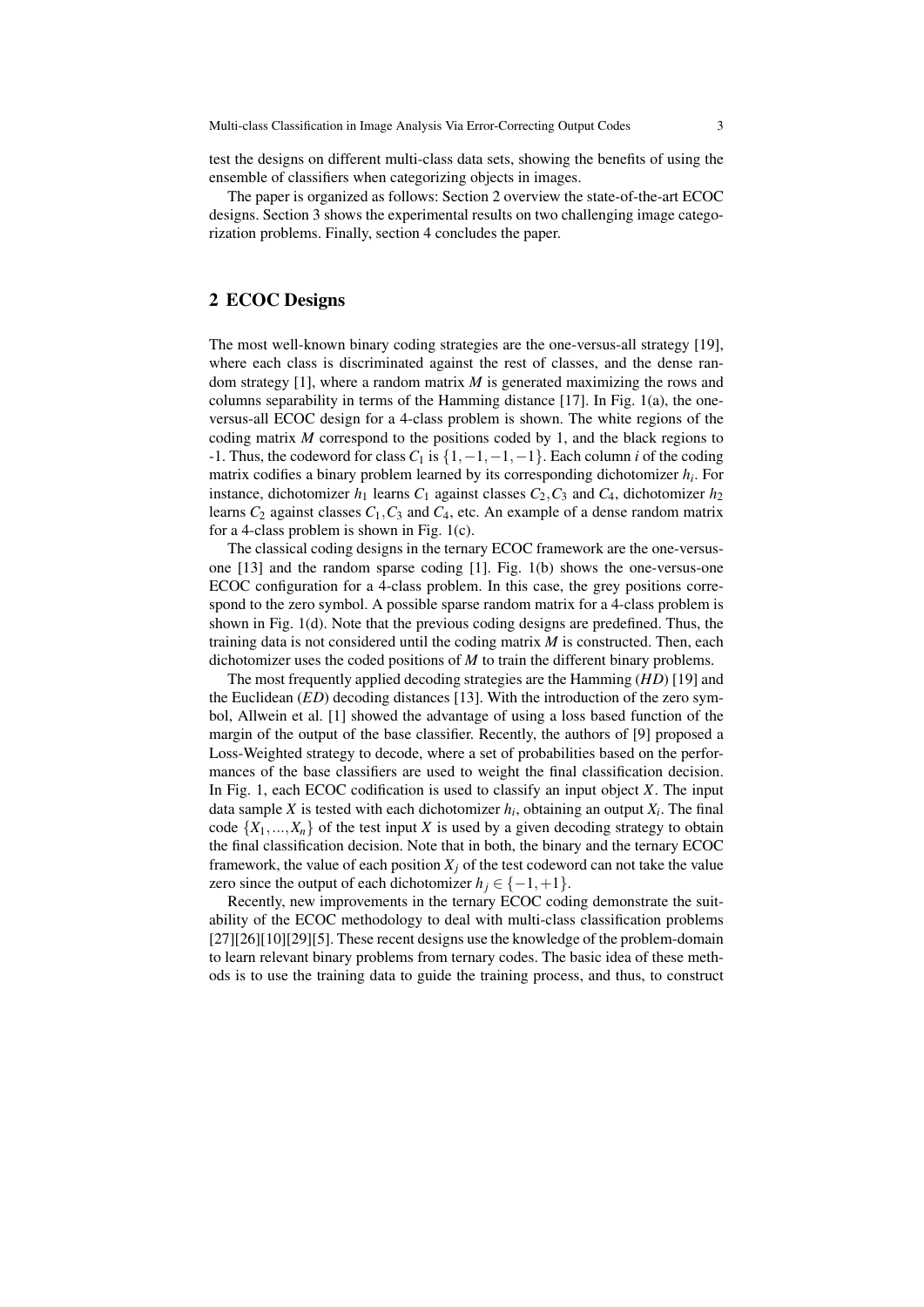

Fig. 1 One-versus-all (a), one-versus-one (b), dense random (c), and (d) sparse random ECOC designs.

the coding matrix *M* focusing on the binary problems that better fits the decision boundaries of a given data set. The definition of new coding designs also motivated the design of novel decoding methodologies [9]. Next, we describe some of these recent designs: ECOC-ONE, DECOC, Sub-class ECOC coding, and Loss-Weighted decoding.

# *2.1 ECOC-ONE coding*

ECOC-Optimal Node Embedding defines a general procedure capable of extending any coding matrix by adding dichotomizers based on a discriminability criterion. In the case of a multiclass recognition problem, the procedure starts with a given ECOC coding matrix. Then, this ECOC matrix is increased in an iterative way, adding dichotomizers that correspond to different sub-partitions of classes. These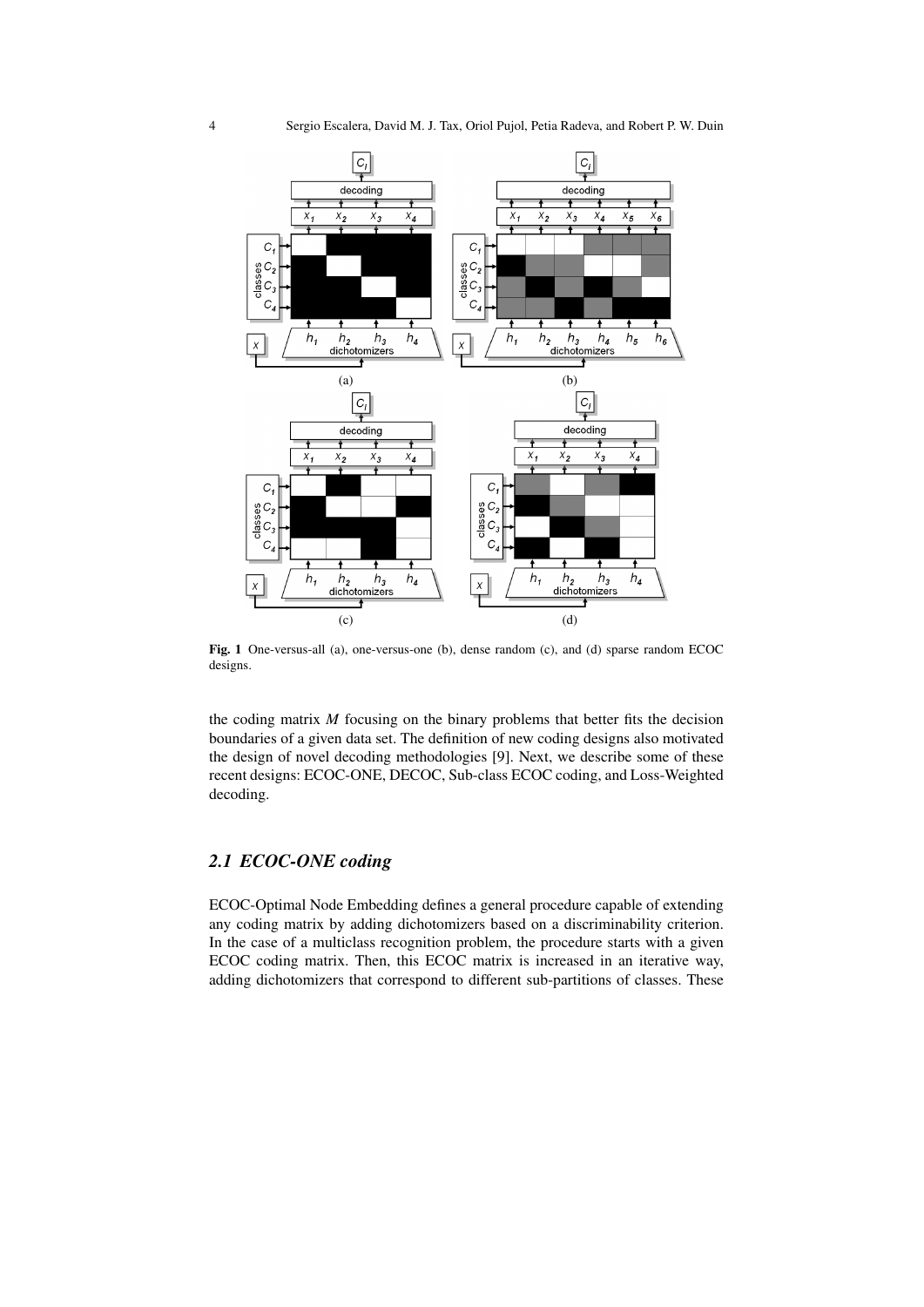Multi-class Classification in Image Analysis Via Error-Correcting Output Codes 5

partitions are found using greedy optimization based on the confusion matrices so that the ECOC accuracy improves on both training and validation sets. The training set guides the convergence process, and the validation set is used to avoid overfitting and to select a configuration of the learning procedure that maximizes the generalization performance [17]. Since not all problems require the same dichotomizers structure -in form of sub-partitions-, the optimal node embedding approach generates an optimal ECOC-ONE matrix dependent on the hypothesis performance in a specific problem domain.

Given *N<sup>c</sup>* classes and a coding matrix *M*: **while**  $error > \varepsilon$  or  $error_t < error_{t-1}, t \in [1, T]$ : Compute the optimal node *t*: 1) Test accuracy on the training and validation sets  $S_t$  and  $S_v$ . 2) Select the pair of classes with the highest error analyzing the confusion matrices from  $S_t$  and  $S_v$ . 3) Find the partition that minimizes the error rate in  $S_t$  and  $S_v$ . 4) Compute the weight for the dichotomy of the partition based on its classification score. Update the matrix *M*.

Table 1 ECOC-ONE general algorithm

Table 1 shows the summarized steps for the ECOC-ONE approach. Note that, the process described is iterated while the error on the training subsets is greater than  $\varepsilon$ or the number of iterations  $i \leq T$ . An example of an ECOC-ONE strategy applied to a four-class classification example can be found in Fig. 2. The initial optimal tree corresponds to the dichotomizers of optimal sub-partition of the classes. This tree has been generated using accuracy as a sub-partition splitting criterion. After testing the performance of the ensemble tree (composed by the columns  $\{h_1, h_2, h_3\}$ of the ECOC matrix *M* of Fig. 2(b)), let assume that classes  ${C_2, C_3}$  get maximal error in the confusion matrices  $v_t$  and  $v_y$ . We search for the sub-partition of classes using the training and validation subsets so that the error between  $\{C_2, C_3\}$  and all previous misclassified samples is minimized. Suppose now that this sub-partition is  ${C_1, C_3}$  versus  ${C_2}$ . As a result, a new node  $N_4$  corresponding to dichotomy  $h_4$ is created. We can observe in Fig. 2 that  $N_4$  uses a class partition that is present in the tree. In this sense, this new node connects two different nodes of the tree. Note that using the previously included dichotomizers, the partition  $\{C_1, C_3\}$  is solved by  $N_2$ . In this way, the Hamming distance between  $C_2$  and  $C_3$  is increased by adding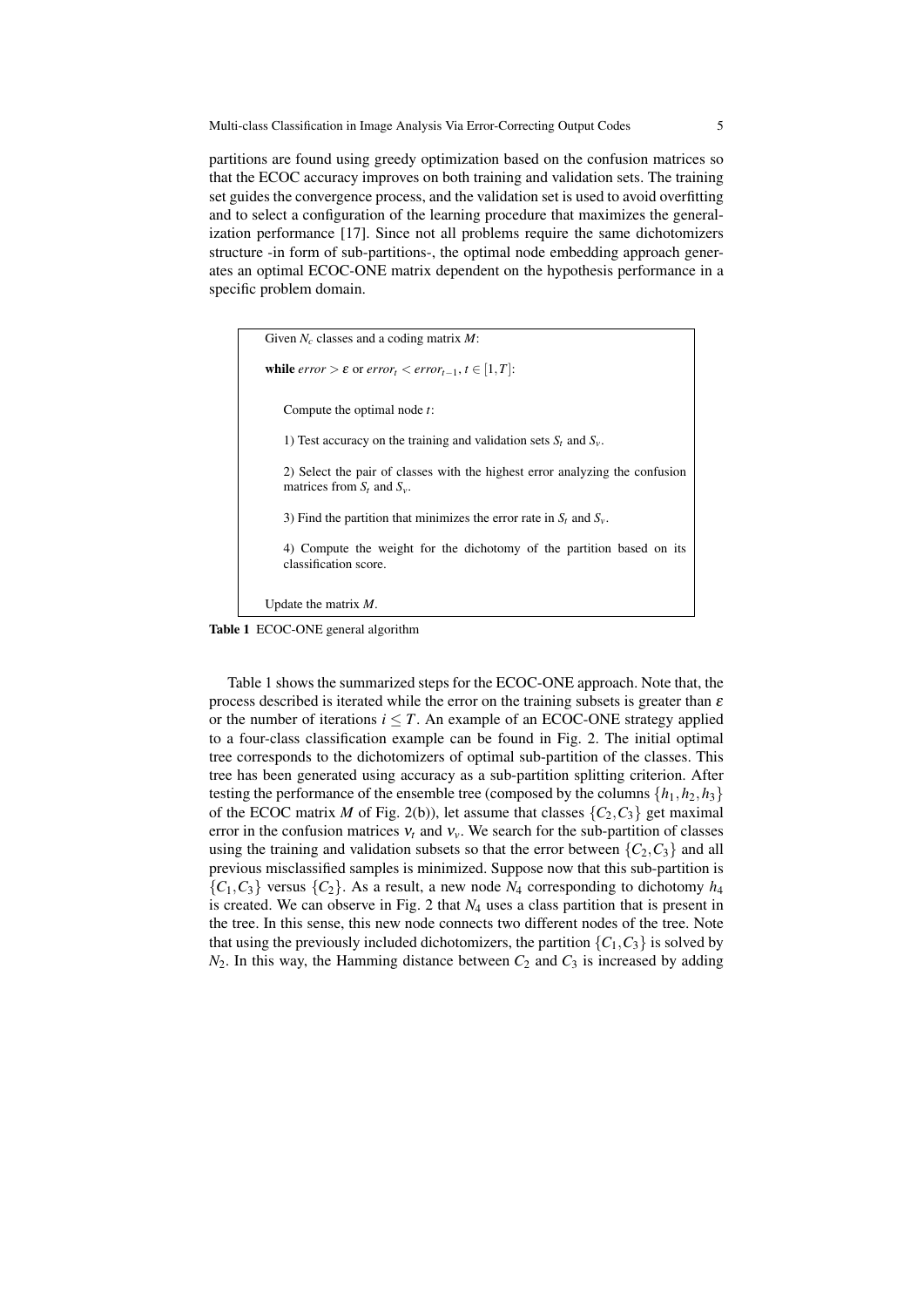the new dichotomy to the whole structure. At the same time, the distance among the rest of the classes is usually maintained or slightly modified.



Fig. 2 (a) Optimal tree and first optimal node embedded, (b) ECOC-ONE code matrix *M* for four dichotomizers.

One of the desirable properties of the ECOC matrix is to have maximal distance between rows. The ECOC-ONE procedure focuses on the relevant difficult partitions, increasing the distance between "close" classes. This fact improves the robustness of the method since difficult classes are likely to have a greater number of dichotomizers centered on them. In this sense, it creates different geometrical arrangements of decision boundaries, and leads the dichotomizers to make different bias errors.

### *2.2 DECOC and Sub-class ECOC coding*

One of the main reasons why the recent problem-dependent designs [27][26][10] attains a good performance is because of the high number of possible sub-groups of classes that is possible in the ternary ECOC framework. On the other hand, using the training data in the process of the ECOC design allows to obtain compact codewords with high classification performance. However, the final accuracy is still based on the ability of the base classifier to learn each individual problem. Difficult problems, those which the base classifier is not able to find a solution for, require the use of complex classifiers, such as Support Vector Machines with Radial Basis Function kernel [23], and expensive parameter optimizations. Look at the example of Fig. 3(a). A linear classifier is used to split two classes. In this case, the base classifier is not able to find a convex solution. On the other hand, in Fig. 3(b), one of the previous classes has been split into two sub-sets, that we call *sub-classes*. Then, the original problem is solved using two linear classifiers, and the two new sub-classes have the same original class label. Some studies in the literature tried to form subclasses using the labels information, which is called Supervised Clustering [31][7]. In these types of systems, clusters are usually formed without taking into account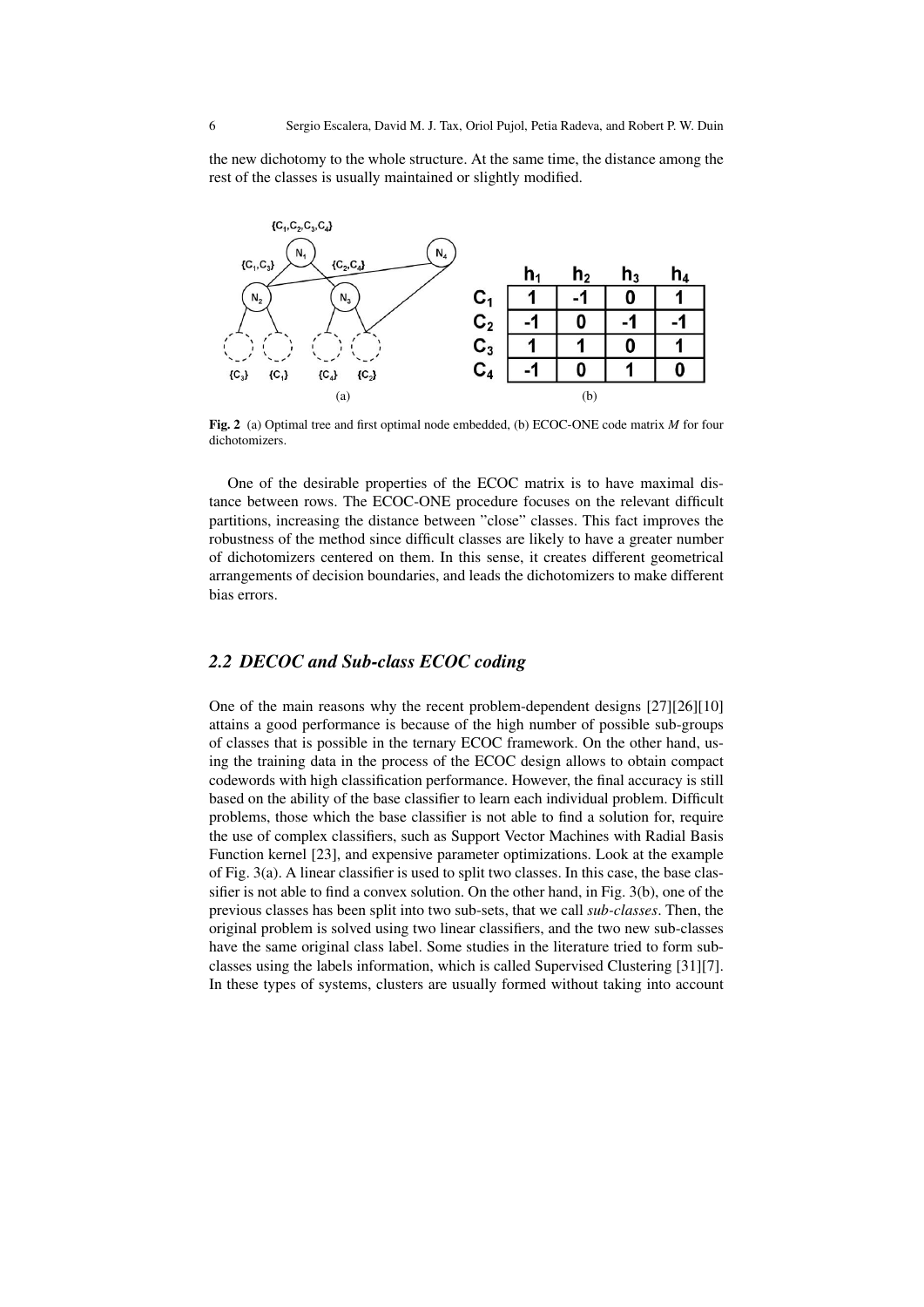the behavior of the base classifier that learns the data. In a recent work [33], the authors use the class labels to form the sub-classes that improve the performance of particular Discriminant Analysis algorithms.



Fig. 3 (a) Decision boundary of a linear classifier of a 2-class problem. (b) Decision boundaries of a linear classifier splitting the problem of (a) into two more simple tasks.

From an initial set of classes *C* of a given multi-class problem, the objective of the Sub-class ECOC strategy is to define a new set of classes  $C'$ , where  $|C'| > |C|$ , so that the new set of binary problems is easier to learn for a given base classifier. For this purpose, the approach uses a guided procedure that, in a problem-dependent way, groups classes and splits them into sub-sets if necessary.

Recently, the authors of [27] proposed a ternary problem-dependent design of ECOC, called DECOC, where given *N* classes, a high classification performance is achieved with only *N −*1 binary problems. The method is based on the embedding of discriminant tree structures derived from the problem domain. The binary trees are built by looking for the partition that maximizes the mutual information (*MI*) between the data and their respective class labels. Look at the 3-class problem shown on the top of Fig. 4(a). The standard DECOC algorithm considers the whole set of classes to split it into two sub-sets of classes  $\wp^+$  and  $\wp^-$  maximizing the *MI* criterion on a sequential forward floating search procedure (*SFFS*). In the example, the first sub-sets found correspond to  $\wp^+ = \{C_1, C_2\}$  and  $\wp^- = \{C_3\}$ . Then, a base classifier is used to train its corresponding dichotomizer *h*1. This classifier is shown in the node  $h_1$  of the tree structure shown in Fig. 4(d). The procedure is repeated until all classes are split into separate sub-sets  $\wp$ . In the example, the second classifier is trained to split the sub-sets of classes  $\wp^+ = C_1$  from  $\wp^- = C_2$  because the classes  $C_1$  and  $C_2$  were still contained in a single sub-set after the first step. This second classifier is codified by the node  $h_2$  of Fig. 4(d). When the tree is constructed, the coding matrix *M* is obtained by codifying each internal node of the tree as a column of the coding matrix (see Fig. 4(c)).

In the case of Sub-class ECOC, sequential forward floating search (*SFFS*) is also applied to look for the sub-sets  $\wp^+$  and  $\wp^-$  that maximizes the mutual information between the data and their respective class labels [27].

Given a *N*-class problem, the whole set of classes is used to initialize the set *L* containing the sets of labels for the classes to be learned. At the beginning of each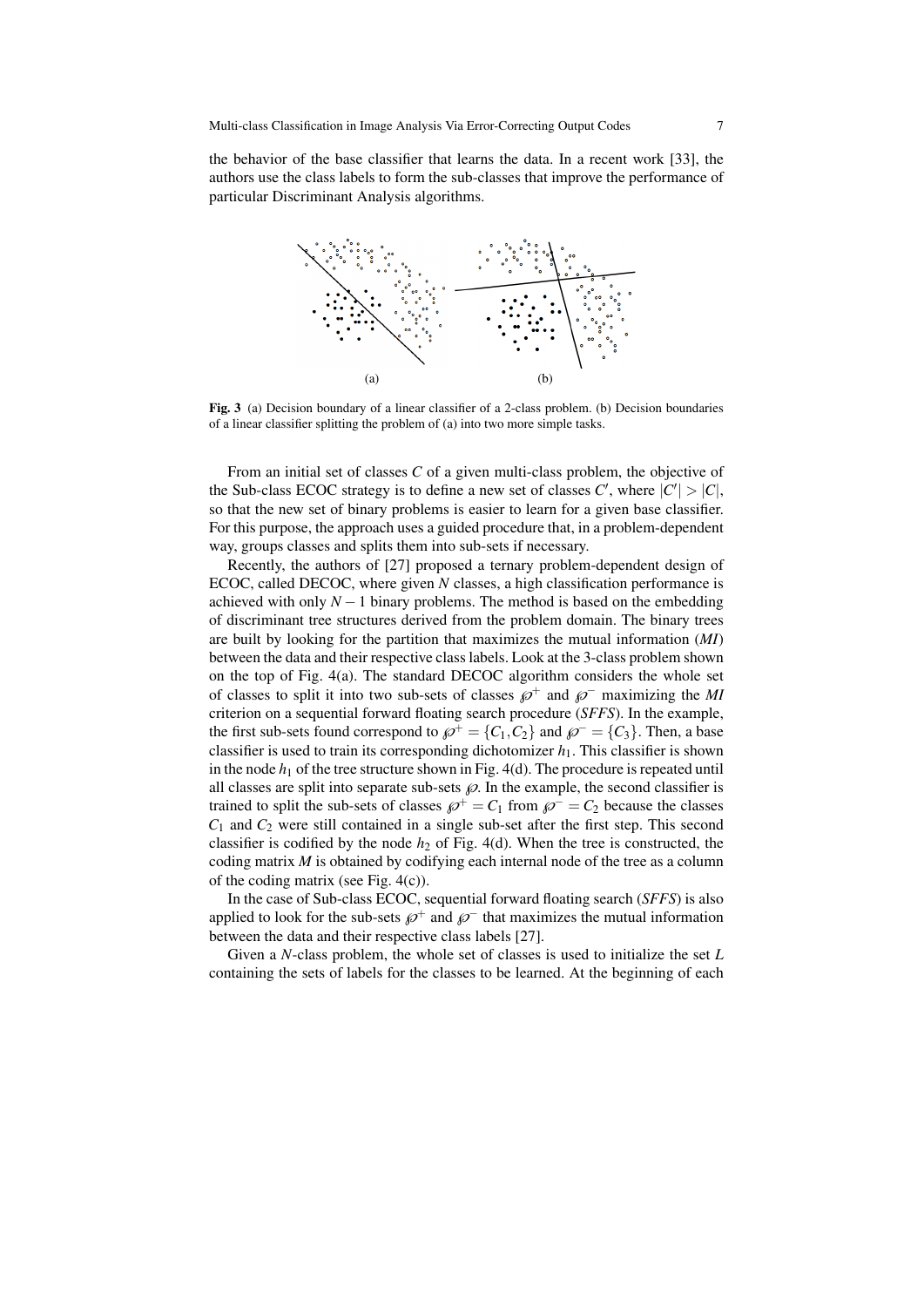

Fig. 4 (a) Top: Original 3-class problem. Bottom: 4 sub-classes found. (b) Sub-class ECOC encoding using the four sub-classes using Discrete Adaboost with 40 runs of Decision Stumps. (c) Learning evolution of the sub-class matrix *M*. (d) Original tree structure without applying subclass. (e) New tree-based configuration using sub-classes.

iteration *k* of the algorithm, the first element of *L* is assigned to *S<sup>k</sup>* in the first step of the algorithm. Next, *SFFS* [25] is used to find the optimal binary partition *BP* of  $S_k$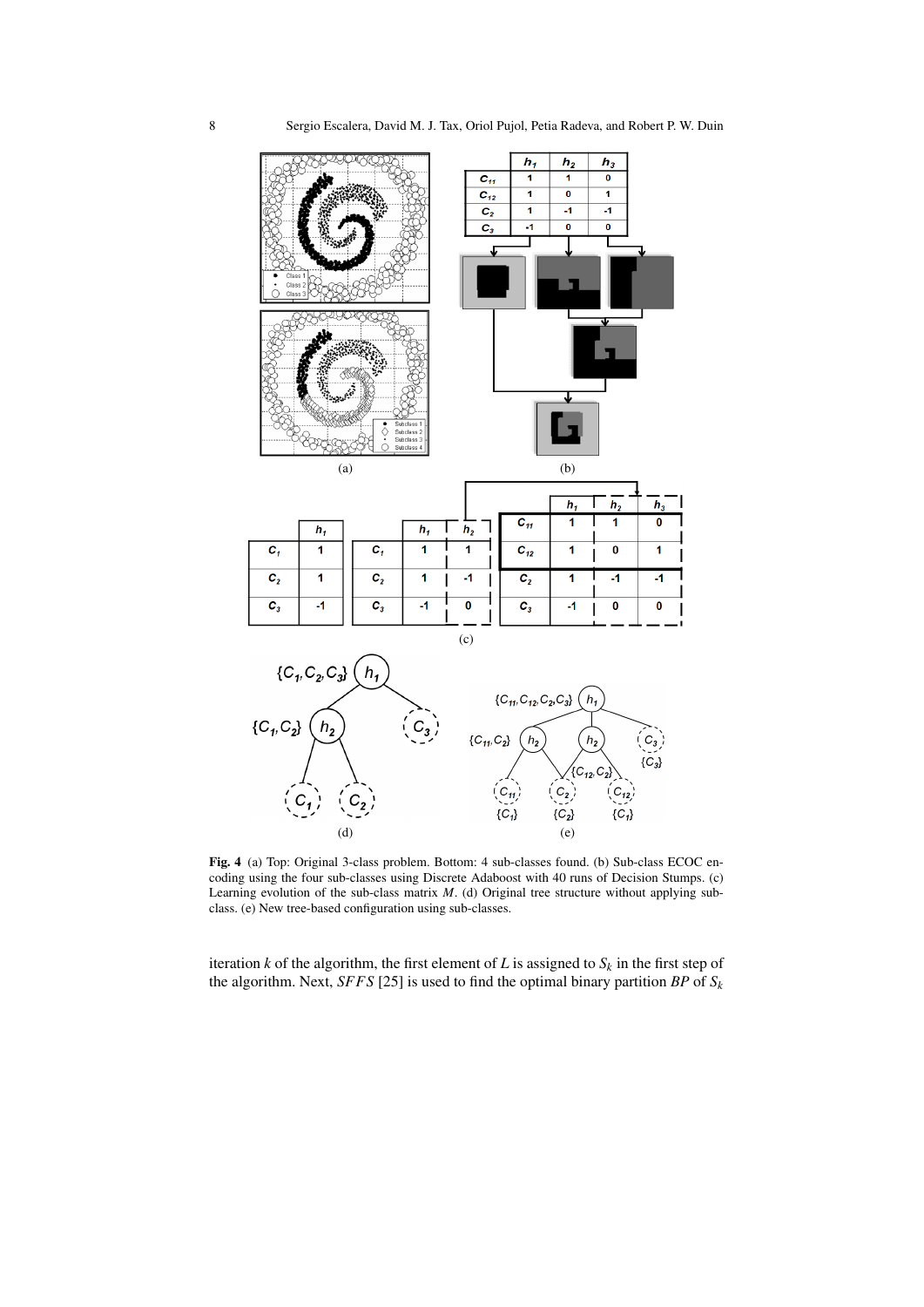that maximizes the mutual information *I* between the data and their respective class labels.

To illustrate the procedure, let us return to the example of the top of Fig. 4(a). On the first iteration of the sub-class ECOC algorithm, *SFFS* finds the sub-set  $\wp^+ = \{C_1, C_2\}$  against  $\wp^- = \{C_3\}$ . The encoding of this problem is shown in the first matrix of Fig. 4(c). The positions of the column corresponding to the classes of the first partition are coded by  $+1$  and the classes corresponding to the second partition to -1, respectively. In the Sub-class procedure, the base classifier is used to test if the performance obtained by the trained dichotomizers is sufficient. Observe the decision boundaries of the picture next to the first column of the matrix in Fig. 4(b). One can see that the base classifier finds a good solution for this first problem.

Then, the second classifier is trained to split  $\wp^+ = C_1$  against  $\wp^- = C_2$ , and its performance is computed. To separate the current sub-sets is not a trivial problem, and the classification performance is poor. Therefore, the procedure tries to split the data  $J_{\wp}$ + and  $J_{\wp}$ − from the current sub-sets  $\wp$ <sup>+</sup> and  $\wp$ <sup>−</sup> into more simple sub-sets. Then, the splitting criteria *SC* takes as input a data set  $J_{\wp^+}$  or  $J_{\wp^-}$  from a sub-set  $\wp^+$ or  $\wp^-$ , and splits it into two sub-sets  $J^+_{\wp^+}$  and  $J^-_{\wp^+}$  or  $J^+_{\wp^-}$  and  $J^-_{\wp^-}$ .

When two data sub-sets  $\{J^+_{\beta}$ ,  $J^-_{\beta}$  and  $\{J^+_{\beta}$ ,  $J^-_{\beta}$  are obtained, only one of both split sub-sets is used. The selected sub-sets are those that have the highest distance between the means of each cluster. Suppose that the distance between  $J^+_{\beta}$ and  $J_{\beta}^-$  is larger than between  $J_{\beta}^+$  and  $J_{\beta}^-$ . Then, only  $J_{\beta}^+$ ,  $J_{\beta}^+$ , and  $J_{\beta}^-$  are used. If the new sub-sets improve the classification performance, new sub-classes are formed, and the process is repeated.

In the example of Fig. 4, applying the splitting criteria *SC* over the two sub-sets, two clusters are found for  $\wp^+ = C_1$  and for  $\wp^- = C_2$ . Then, the original encoding of the problem  $C_1$  vs  $C_2$  (corresponding to the second column of the matrix in the center of Fig.  $4(c)$ ) is split into two columns marked with the dashed lines in the matrix on the right. In this way, the original  $C_1$  vs  $C_2$  problem is transformed to two more simple problems  ${C_{11}}$  against  ${C_2}$  and  ${C_{12}}$  against  ${C_2}$ . Here the first subindex of the class corresponds to the original class, and the second subindex to the number of sub-class. It implies that the class  $C_1$  is split into two sub-classes (look at the bottom of Fig. 4(a)), and the original 3-class problem  $C = \{C_1, C_2, C_3\}$ becomes the 4-sub-class problem  $C' = \{C_{11}, C_{12}, C_2, C_3\}$ . As the class  $C_1$  has been decomposed by the splitting of the second problem, we need to save the information of the current sub-sets and the previous sub-sets affected by the new splitting. For this purpose, we use the object labels to define the set of sub-classes of the current partition  $\rho_c$ . If new sub-classes are created, the set of sub-classes  $C'$  and the data for sub-classes *J ′* have to be updated. Note that when a class or a sub-class previously considered for a given binary problem is split in a future iteration of the procedure, the labels from the previous sub-sets  $\{\wp^+, \wp^-\}$  need to be updated with the new information. Finally, the set of labels for the binary problems  $\mathscr{A}$  is updated with the labels of the current sub-set  $\mathscr{O}' = \mathscr{O}' \cup \mathscr{O}_c$ . In the example of Fig. 4, the dichotomizer *h*<sub>1</sub> considers the sub-sets  $\wp_1^+ = \{C_1, C_2\}$  and  $\wp_1^- = \{C_3\}$ . Then, those positions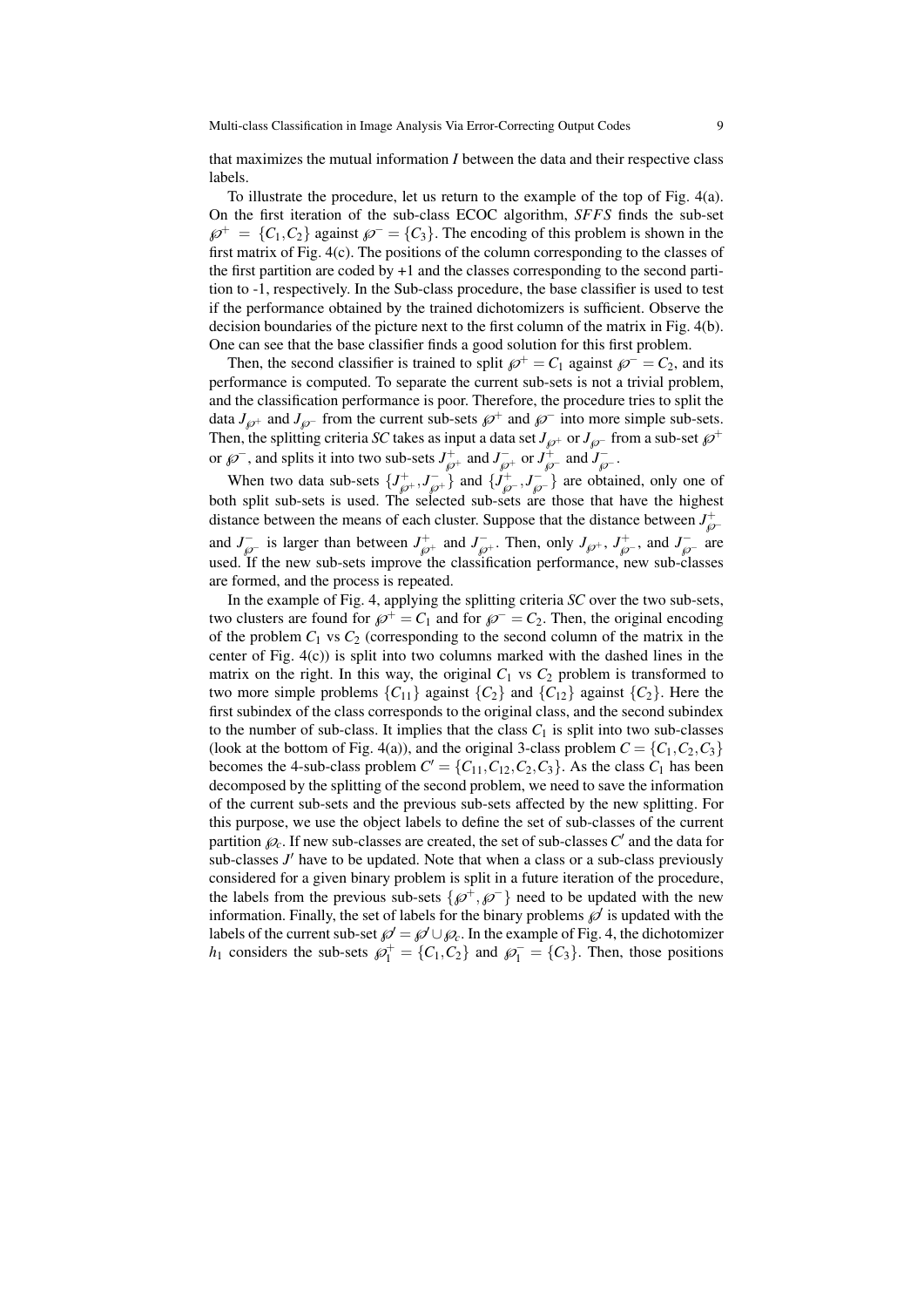containing class  $C_1$  are replaced with  $C_{11}$  and  $C_{12}$ . The process is repeated until the desired performance is achieved or the stopping conditions are full-filled.

The conditions that guide the learning and splitting process are defined by the set of parameters  $\theta = {\theta_{size}, \theta_{perf}, \theta_{impr}}$ , where  $\theta_{size}$  corresponds to the minimum size of a sub-set to be clustered,  $\theta_{perf}$  contains the minimum error desired for each binary problem, and <sup>θ</sup>*impr* looks for the improvement of the split sub-sets regarding the previous ones. In the example of Fig. 4, the three dichotomizers  $h_1$ ,  $h_2$ , and  $h_3$ find a solution for the problem (look the trained boundaries shown in Fig. 4(b)), obtaining a classification error under  $\theta_{perf}$ , so, the process stops. Now, the original tree encoding of the DECOC design shown in Fig. 4(d) can be represented by the tree structure of Fig. 4(e), where the original class associated to each sub-class is shown in the leaves. The algorithms summarizing the subclass approach and the splitting methodology are shown in tables 2 and 3, respectively.

#### Table 2 Problem-dependent Sub-class ECOC algorithm.

**Inputs:**  $J, C, \theta = \{\theta_{size}, \theta_{perf}, \theta_{impr}\}$  //Thresholds for the number of samples, performance, and improvement between iterations Outputs:  $C', J', \mathcal{O}', M$ [Initialization:] Create the trivial partition  $\{\wp_0^+, \wp_0^-\}$  of the set of classes  $\{C_i\}$ :  $\{\wp_0^+, \wp_0^-\}$ *{{*/0*},{C*1*,C*2*,...,CN}}*  $\hat{L}_0 = \{ \wp_0^-\}; J' = J; C' = C; \wp' = \emptyset; M = \emptyset; k = 1$ **Step 1**  $S_k$  is the first element of  $L_{k-1}$  $L'_{k} = L_{k-1} \setminus \{S_{k}\}$ **Step 2** Find the optimal binary partition  $BP(S_k)$ :  $\{\wp_k^{\dagger}, \wp_k^{\dagger}\} = \text{argmax}_{BP(S_k)}(I(\mathbf{x},d(BP(S_k))))$ where  $\vec{l}$  is the mutual information criterion,  $\bf{x}$  is the random variable associated to the features and  $d$  is the discrete random variable of the dichotomy labels<sup> $a$ </sup>, defined in the following terms,  $d = d(\mathbf{x}, BP(S_k)) = \begin{cases} 1 & \text{if } \mathbf{x} \in C_i | C_i \in \mathcal{P}_k^+ \\ -1 & \text{if } \mathbf{x} \in C_i | C_i \in \mathcal{P}_k^- \end{cases}$ Step 3 // Look for sub-classes  $\{C',J',\mathscr{G}'\}=SPLIT(J_{p_k^+},J_{p_k^-},C',J',J,\mathscr{G}',\theta)^b$ Step 4  $L_k = \{L'_k \cup \mathcal{O}'_k\}$  if  $|\mathcal{O}'_k| > 1 \ \forall i \in \{+, -\}$ Step 5 If  $|L_k| \neq 0$  $k = k + 1$  go to Step 1 Step 6 Codify the coding matrix *M* using each partition  $\{\wp_i^+$  each class  $C_r \in \wp_i = \{\wp_i^+ \cup \wp_i^-\}$  as follows: *,*  $\mathcal{P}_i^-$ } of  $\mathcal{P}', i \in [1, \dots, |\mathcal{P}'|]$  and  $M(C_r, i) =$  $\int$  $\mathcal{L}$ 0 if  $C_r \notin \mathcal{O}_i$ +1 if *C<sub><i>r*</sub> ∈  $\wp_i^+$ <br>-1 if *C<sub>r</sub>* ∈  $\wp_i^-$ (1) Use *SFFS* of [25] as the maximization procedure and *MI* of [27] to estimate *I* Using the splitting algorithm of table 3.

Summarizing, when a set of objects belonging to different classes is split, object labels are not taken into account. It can be seen as a clustering in the sense that the sub-sets are split into more simple ones while the splitting constraints are satisfied.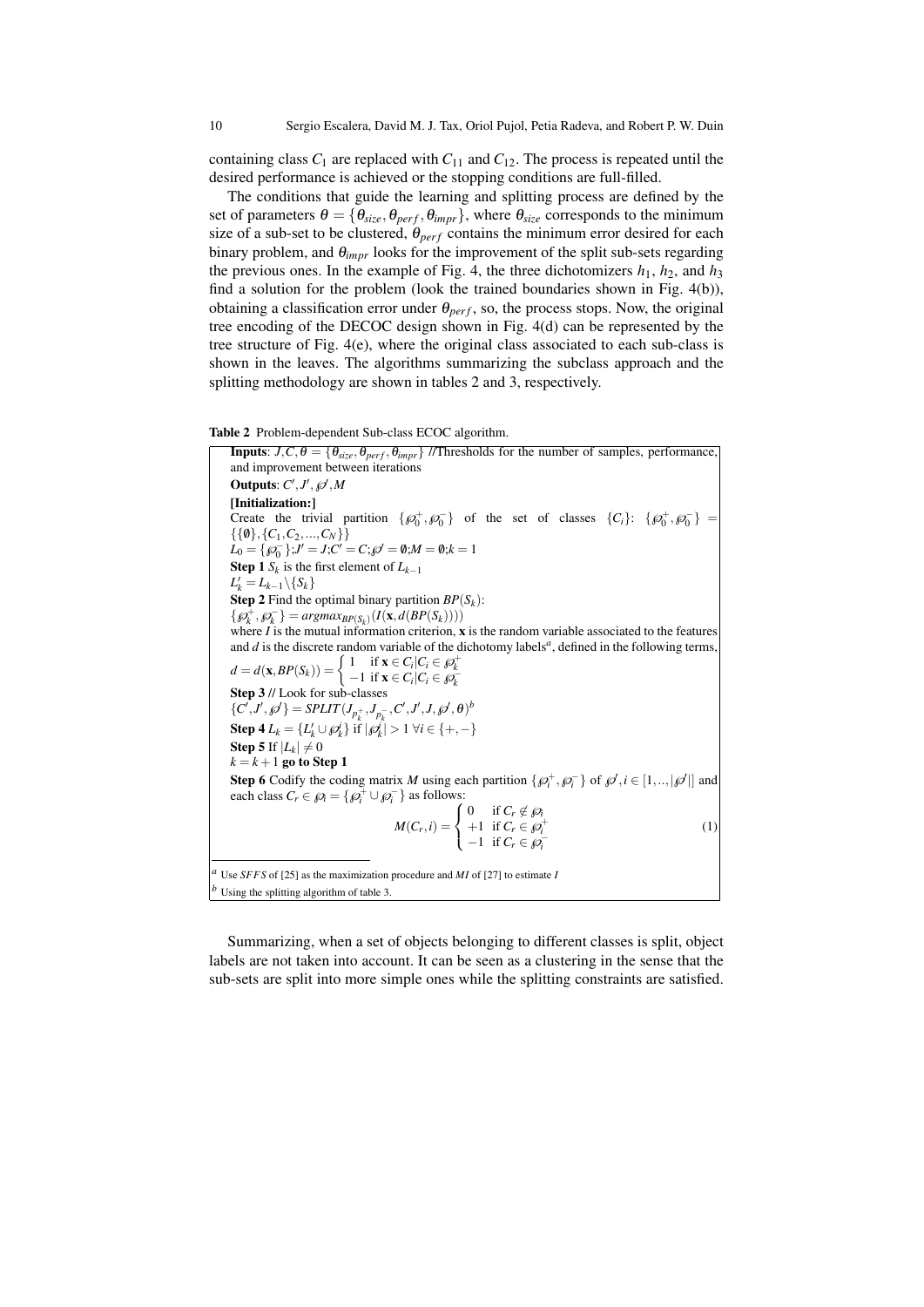Multi-class Classification in Image Analysis Via Error-Correcting Output Codes 11

Table 3 Sub-class *SPLIT* algorithm.

*a*

**Inputs**:  $J_{\wp 1}, J_{\wp 2}, C', J', J, \wp 1, \Theta \text{ // } C'$  is the final set of classes, J' the data for the final set of classes, and  $\cancel{\rho'}$  is the labels for all the partitions of classes of the final set. Outputs:  $C', J', \mathcal{O}'$ Step 1 Split problems:  $\{J_{\wp}^+, J_{\wp}^-\} = \text{SC}(J_{\wp^+})^a$  $\{J_{\beta^{-}}^{+}, J_{\beta^{-}}^{-}\} = SC(J_{\beta^{-}})$ Step 2 Select sub-classes:  $\frac{d}{dt} |\overline{J_{\beta}^{+}}, \overline{J_{\beta}^{-}}| > |\overline{J_{\beta}^{+}}, \overline{J_{\beta}^{-}}|$  // find the largest distance between the means of each sub-set.  $\{J^+_+, J^-_+\} = \{J^+_{\beta^+}, J^-_{\beta^-}\}; \, \{J^+_-, J^-_-\} = \{J^-_{\beta^+}, J^-_{\beta^-}\}$ else  $\{J^+_+, J^-_+\} = \{J^+_{\beta^+}, J_{\beta^+}\}; \, \{J^+_-, J^-_-\} = \{J^-_{\beta^-}, J_{\beta^+}\}$ end Step 3 Test parameters to continue splitting: if *TEST* PARAMETERS( $J_{\wp 1}$ , $J_{\wp 2}$ , $J_1^1$ , $J_1^2$ , $J_2^1$ , $J_2^2$ , $\theta$ )// call the function with the new sub-sets  ${C', J', \wp'}$  = *SPLIT*( $J_1^1, J_2^2, C', J', J, \wp', \theta$ )  ${C', J', \wp'} = SPLIT(\dot{J}_2^1, \dot{J}_2^2, C', J', J, \wp', \theta)$ end Step 4 Save the current partition: Update the data for the new sub-classes and previous sub-classes if intersections exists *J ′* . Update the final number of sub-classes *C ′* . Create  $\wp_c = {\wp_c \choose 1, \wp_c 2}$  the set of labels of the current partition. Update the labels of the previous partitions  $\wp$ . Update the set of partitions labels with the new partition  $\mathscr{A} = \mathscr{A} \cup \mathscr{D}_c$ . *SC* corresponds to the splitting method of the input data into two main clusters.

It is important to note that when one uses different base classifiers, the sub-class splitting is probably applied to different classes or sub-classes, and therefore, the final number of sub-classes and binary problems differs.

Finally, to decode the new sub-class problem-dependent design of ECOC, the authors use the recently proposed Loss-Weighted decoding design described in the next section.

To show the effect of the Sub-class ECOC strategy for different base classifiers, we used the previous toy problem of the top of Fig. 4(a). Five different base classifiers are applied: Fisher Linear Discriminant Analysis (*FLDA*), Discrete Adaboost, Nearest Mean Classifier, Linear *SVM*, and *SVM* with Radial Basis Function kernel. Using these base classifiers on the toy problem, the original DECOC strategy with the Loss-Weighted algorithm obtains the decision boundaries shown on the top row of Fig. 5. The new learned boundaries are shown on the bottom row of Fig. 5 for fixed parameters  $\theta$ . Depending on the flexibility of the base classifier more subclasses are required, and thus, more binary problems. Observe that all base classifiers are able to find a solution for the problem, although with different types of decision boundaries.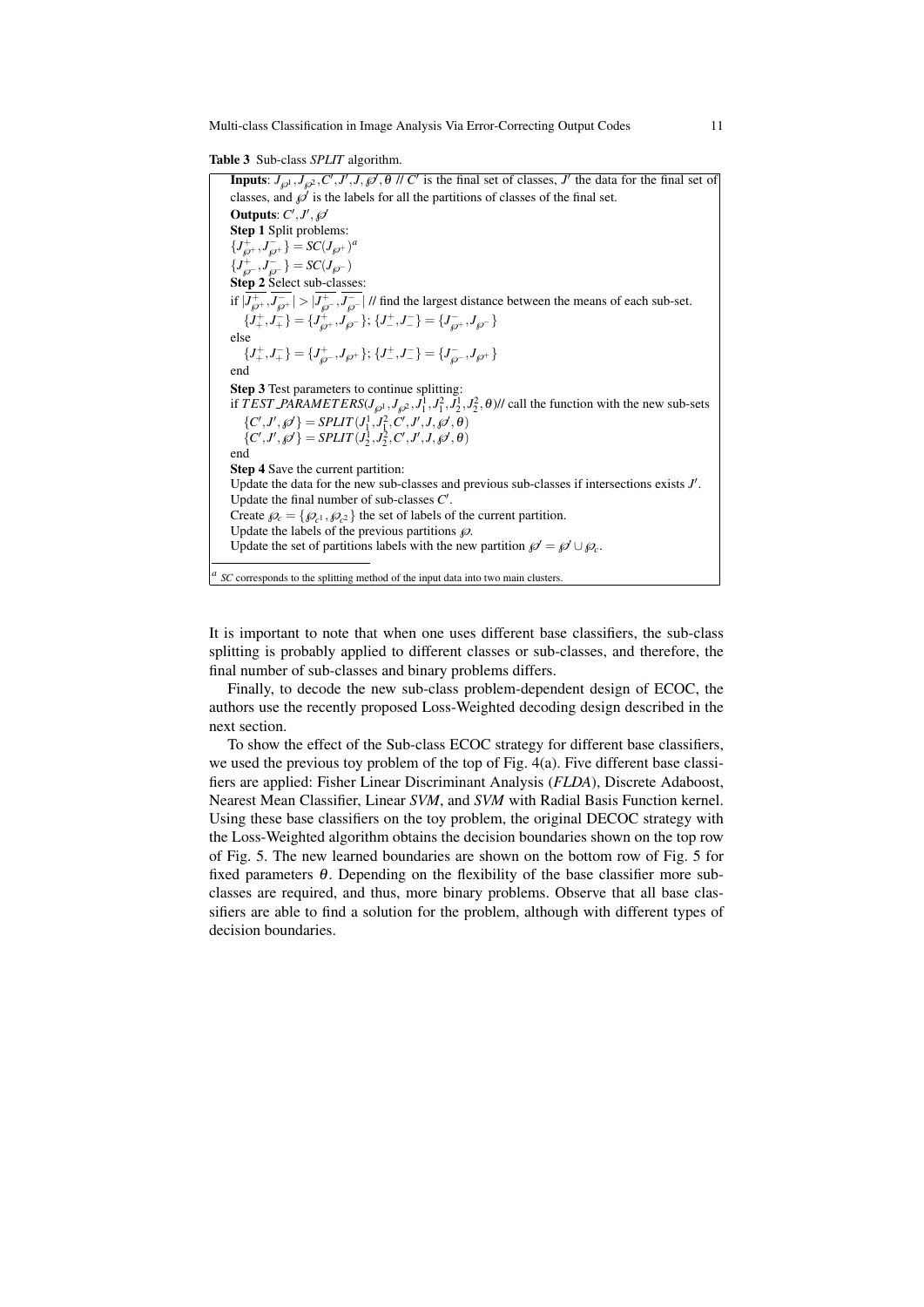

Fig. 5 Sub-class ECOC without sub-classes (top) and including sub-classes (bottom): for *FLDA* (a), Discrete Adaboost (b), *NMC* (c), Linear *SVM* (d), and *RBF SVM* (e).

### *2.3 Loss-Weighted decoding*

The Loss-Weighted decoding is defined as a combination of normalized probabilities to adapt the decoding to both binary and ternary ECOC frameworks. The properties of the decoding strategy are encoded in a matrix that is used to weight the decoding process. Moreover, as not all the hypotheses have the same performance on learning the data samples, the accuracy of each binary problem is used to adjust the final classification decision.

A weight matrix  $M_W$  is defined by assigning to each position of the codeword codified by  $\{-1, +1\}$  a weight of  $\frac{1}{n-z}$ , where *z* is the number of positions codified by zero. We assign to each position (*i, j*) of a performance matrix *H* a continuous value that corresponds to the performance of the dichotomizer  $h_j$  classifying the samples of class *C<sup>i</sup>* as follows:

$$
H(i,j) = \frac{1}{m_i} \sum_{k=1}^{m_i} \varphi(h^j(\rho^i_k), i, j), \quad \text{based on} \quad \varphi(x^j, i, j) = \begin{cases} 1, & \text{if } x^j = y^j_i, \\ 0, & \text{otherwise.} \end{cases} \tag{2}
$$

where  $m_i$  are the number of samples of class  $C_i$ ,  $\rho$  is a test sample, and  $x^i$  and  $y^i$  are the *j*-th position of a test and a class codeword, respectively. Note that eq.(2) makes *H* to have zero probability at those positions corresponding to unconsidered classes.

We normalize each row of the matrix  $H$  so that  $M_W$  can be considered as a discrete probability density function:

$$
M_W(i,j) = \frac{H(i,j)}{\sum_{j=1}^n H(i,j)}, \quad \forall i \in [1,...,N], \quad \forall j \in [1,...,n]
$$
 (3)

In Fig. 6, a weight matrix  $M_W$  for a 3-multi-class problem of four hypotheses is estimated. Figure  $6(a)$  shows the coding matrix *M*. The matrix *H* of Fig.  $6(b)$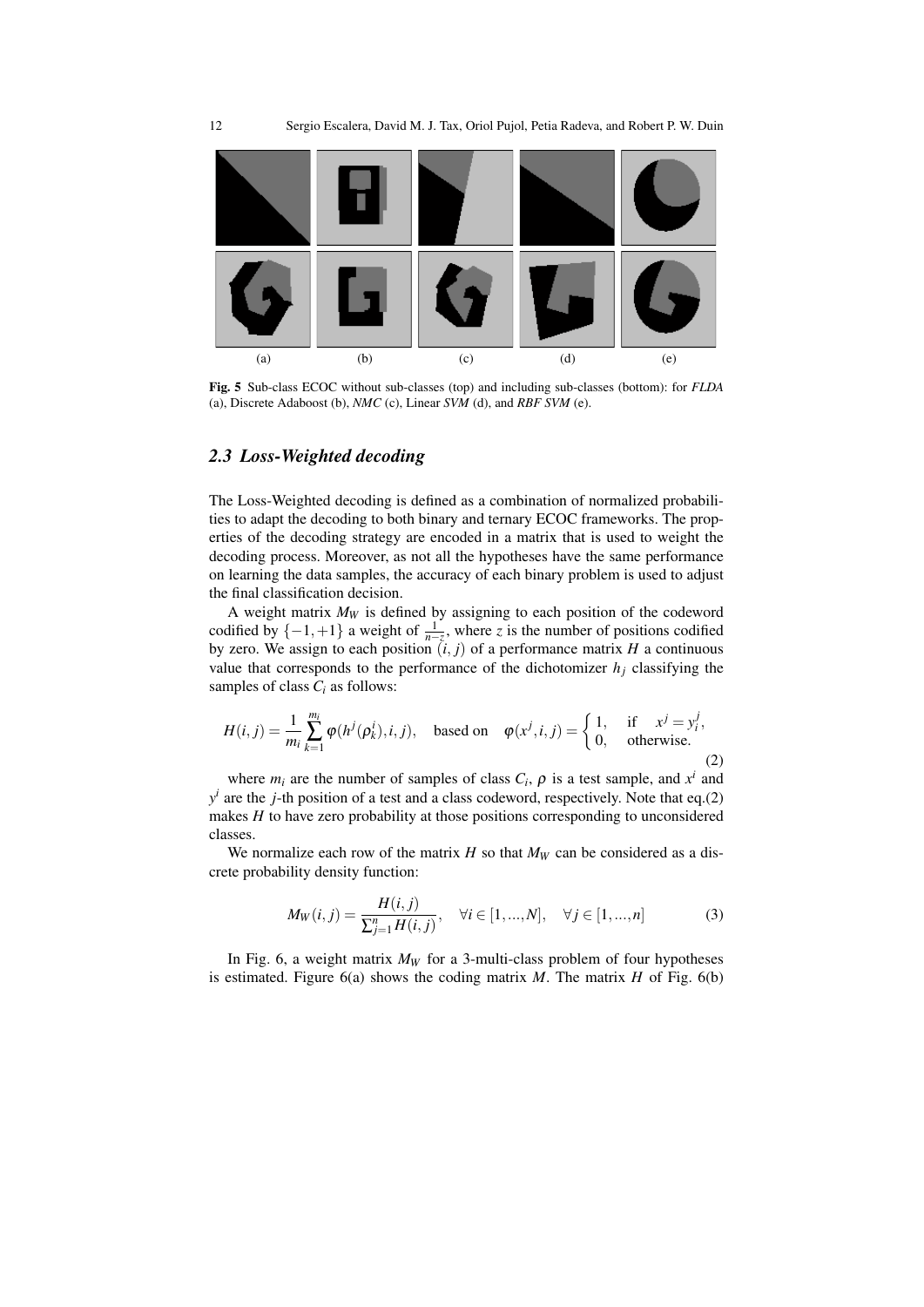represents the accuracy of the hypotheses classifying the instances of the training set. The normalization of  $H$  results in a weight matrix  $M_W$  shown in Fig. 6(c).

$$
M = \begin{bmatrix} 1 & 1 & -1 & 0 \\ 1 & -1 & 0 & 0 \\ 1 & 1 & 1 & -1 \end{bmatrix} \quad H = \begin{bmatrix} 0.955 & 0.955 & 1.000 & 0.000 \\ 0.900 & 0.800 & 0.000 & 0.000 \\ 1.000 & 0.905 & 0.805 & 0.805 \end{bmatrix} \quad M_W = \begin{bmatrix} 0.328 & 0.328 & 0.344 & 0.000 \\ 0.529 & 0.471 & 0.000 & 0.000 \\ 0.285 & 0.257 & 0.229 & 0.229 \end{bmatrix}
$$
\n(a)

Fig. 6 (a) Coding matrix *M* of four hypotheses for a 3-class problem. (b) Performance matrix *H*. (c) Weight matrix *M<sup>W</sup>* .

Once we obtain the weight matrix  $M_W$ , we introduce the weight matrix in the Loss-based decoding. The decoding estimation is obtained by means of an *ELB* decoding model  $L(\tilde{\theta}) = e^{-\theta}$ , where  $\tilde{\theta}$  corresponds to  $y_i^j \cdot f(\rho, j)$ , weighted using  $M_W$ :

$$
LW(\rho, i) = \sum_{j=1}^{n} M_W(i, j) L(y_i^j \cdot f(\rho, j))
$$
\n(4)

The summarized algorithm is shown in table 4.

Table 4 Loss-Weighted algorithm.

Loss-Weighted strategy: Given a coding matrix *M*, 1) Calculate the performance matrix *H*:  $H(i, j) = \frac{1}{m_i}$ *mi* ∑ *k*=1  $\varphi(h^j(\rho^i_k), i, j)$  based on  $\varphi(x^j, i, j) = \begin{cases} 1, & \text{if } x^j = y^j_i, \\ 0, & \text{otherwise.} \end{cases}$  (5)

2) Normalize  $H: \sum_{j=1}^{n} M_W(i, j) = 1, \quad \forall i = 1, ..., N$ :

$$
M_W(i,j) = \frac{H(i,j)}{\sum_{j=1}^n H(i,j)}, \quad \forall i \in [1,...,N], \quad \forall j \in [1,...,n]
$$
 (6)

3) Given a test data sample  $\rho$ , decode based on:

$$
LW(\rho, i) = \sum_{j=1}^{n} M_W(i, j) L(y_i^j \cdot f(\rho, j))
$$
\n(7)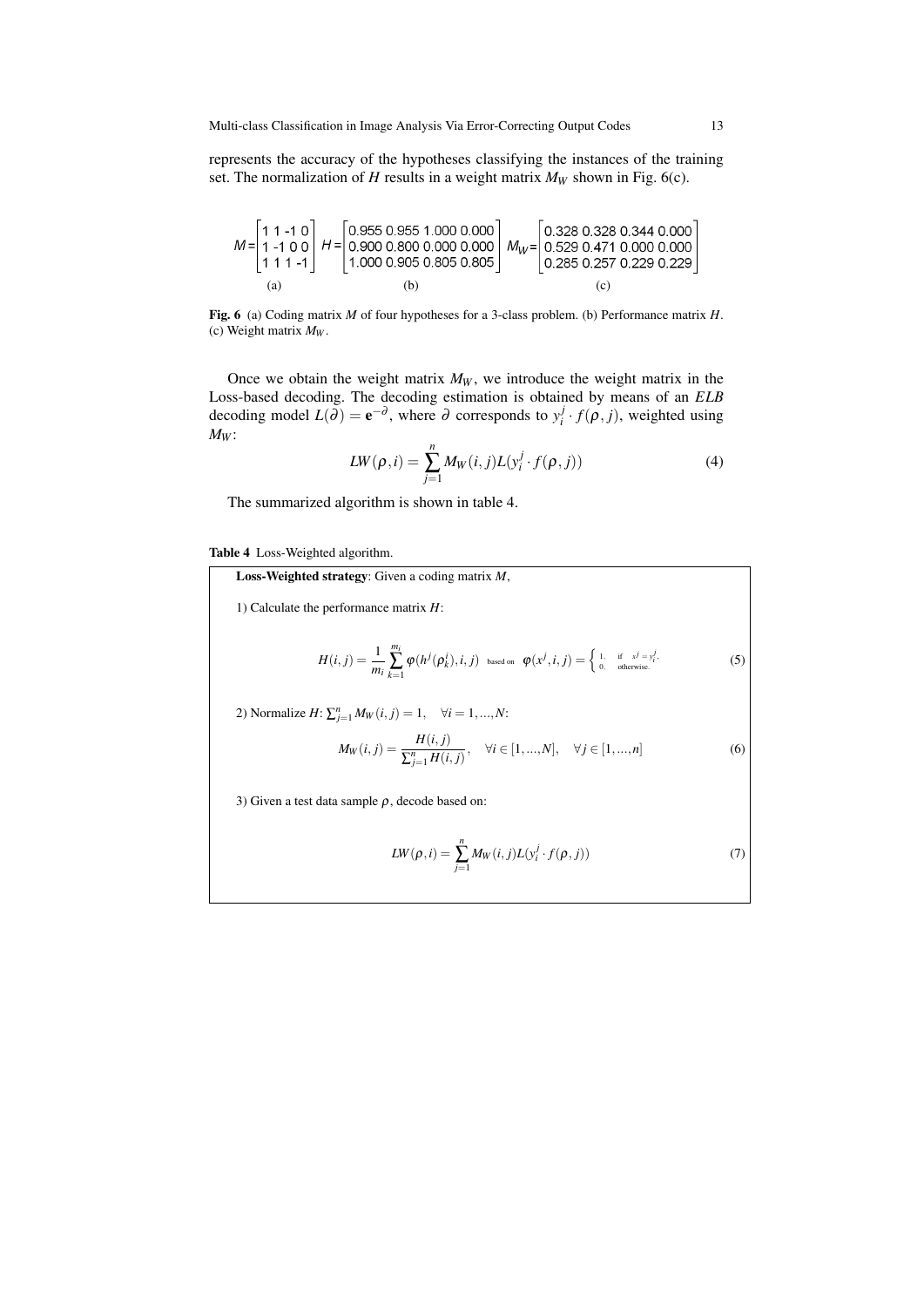### 3 Experimental results

In this section, we test the state-of-the-art ECOC configurations on two challenging image analysis applications: a real 9-class traffic sign classification problem from the Geomobil project of [4] and Intravascular Ultrasound Tissue Characterization.

### *3.1 Traffic sign categorization*

For this experiment, we use the video sequences obtained from the Mobile Mapping System [4] to test a real traffic sign categorization problem. We choose the speed data set since the low resolution of the image, the non-controlled conditions, and the high similarity among classes make the image categorization a difficult task. In this system, the position and orientation of the different traffic signs are measured with fixed video cameras in a moving vehicle. The system has a stereo pair of calibrated cameras, which are synchronized with a GPS/INS system. The result of the acquisition step is a set of stereo-pairs of images with their position and orientation information. Fig. 7 shows several samples of the speed data set used for the experiments. The data set contains a total of 2500 samples divided into nine classes. Each sample is composed by 1200 pixel-based features after smoothing the image and applying a histogram equalization. From this original feature space, about 150 features are derived using a *PCA* that retained 90% of the total variance.



Fig. 7 Speed data set samples.

The performance and the estimated ranks using the different ECOC strategies for the different base classifiers are shown in table 5. These results are also illustrated in the graphics of Fig. 8. The random matrices were selected from a set of 20000 randomly generated matrices, with  $P(1) = P(-1) = 0.5$  for the dense random matrix and  $P(1) = P(-1) = P(0) = 1/3$  for the sparse random matrix. The number of binary problems was fixed to the number of classes. Therefore, a direct comparison to the one-versus-all and DECOC designs is possible. Each strategy uses the previously mentioned Linear Loss-weighted decoding to evaluate their performances at identical conditions. To evaluate the performance of the different experiments, we apply stratified ten-fold cross-validation and test for the confidence interval at 95% with a two-tailed t-test [8].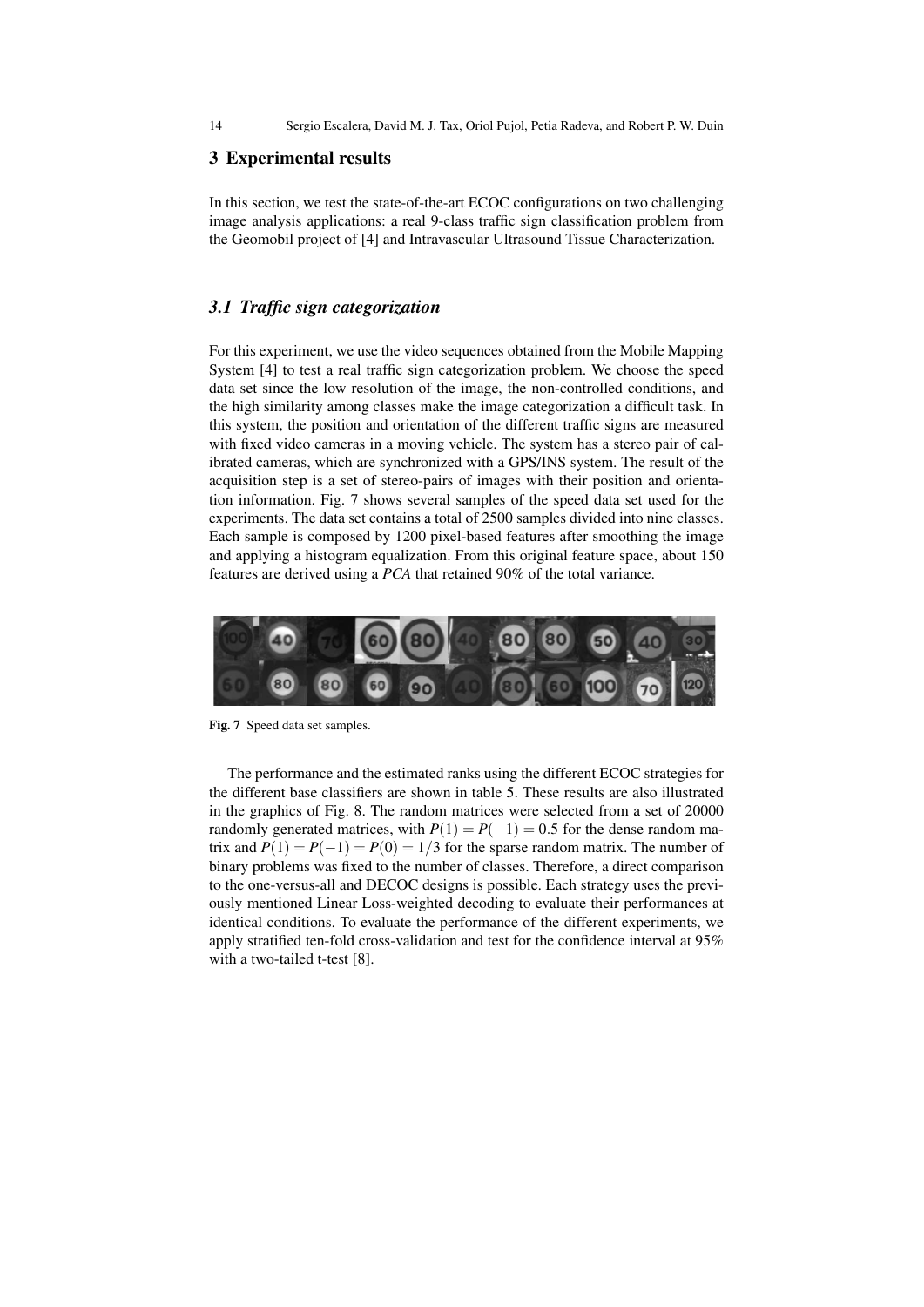In this particular problem, the sub-class is only required for Discrete Adaboost and *NMC*, while the rest of base classifiers are able to find a solution for the training set without the need for sub-classes. Finally, though the results do not significantly differ between the strategies, the Sub-class ECOC approach attains a better position in the global rank of table 5.

|                | one-versus-one one-versus-all |            | dense | sparse                                                  |     | DECOC Sub-class ECOC |
|----------------|-------------------------------|------------|-------|---------------------------------------------------------|-----|----------------------|
| D. Adaboost    | 66.1(3.1)                     | 56.6(3.1)  |       | [55.2(2.8) 52.3(3.6) 58.6(3.2)]                         |     | 60.8(3.1)            |
| NMC            | 60.7(3.2)                     | 50.65(3.7) |       | $\left 47.4(3.8)\right 45.1(3.8)\left 51.9(3.2)\right $ |     | 62.8(3.1)            |
| <b>FLDA</b>    | 74.7(2.8)                     | 71.4(2.9)  |       | $74.9(2.6)$ $72.7(2.5)$ $72.6(2.8)$                     |     | 76.2(3.0)            |
| Linear SVM     | 74.9(2.7)                     | 72.3(2.1)  |       | 71.8(2.1) 68.2(2.9) 78.9(2.1)                           |     | 78.9(1.9)            |
| <b>RBF SVM</b> | 45.0(0.9)                     | 45.0(0.9)  |       | 45.0(0.9) 44.0(0.9) 45.0(0.9)                           |     | 45.0(0.9)            |
| Global rank    | 1.8                           | 3.6        | 3.4   | 4.6                                                     | 2.6 | 1.2                  |

Table 5 Rank positions of the classification strategies for the Speed data set.

### *3.2 Intravascular Ultrasound Tissue Characterization*

Cardiovascular diseases represented the first cause of sudden death in the occidental world [22]. Plaque rupture is one of the most frequent antecedent of coronary pathologies. Depending on the propensity to collapse, coronary plaque can be divided into stable and vulnerable plaque [3]. According to pathological studies, the main features of a stable plaque are characterized by the presence of a large lipid core with a thin fibrous cap. This last type of plaque can rupture generating thrombi followed by an intimal hyperplasia. Therefore, an accurate detection and quantification of plaque types represents an important subject in the diagnosis in order to study the nature and the plaque evolution to predict its final effect.

One of the most widely used diagnostic procedures consists of screening the coronary vessels employing Intravascular Ultrasound Imaging (IVUS). This technique yields a detailed cross-sectional image of the vessel allowing coronary arteries and their morphology to be extensively explored. This image modality has become one of the principal tools to detect coronary plaque. An IVUS study consists of introducing a catheter which shots a given number of ultrasound beams and collect their echoes to form an image. According with these echoes, three distinguishable plaques are considered in this type of images: calcified tissue (characterized by a very high echo-reflectivity and absorbtion of the ultrasound signal), fibrous plaque (medium echo-reflectivity and good transmission coefficient), and lipidic or soft plaque (characterized with very low reflectance of the ultrasound signal).

Despite the high importance of studying the whole coronary vessel, in clinical practice, this plaque characterization is performed manually in isolated images. Moreover, due to the variability among different observers, a precise manual characterization becomes very difficult to perform. Therefore, automatic analysis of IVUS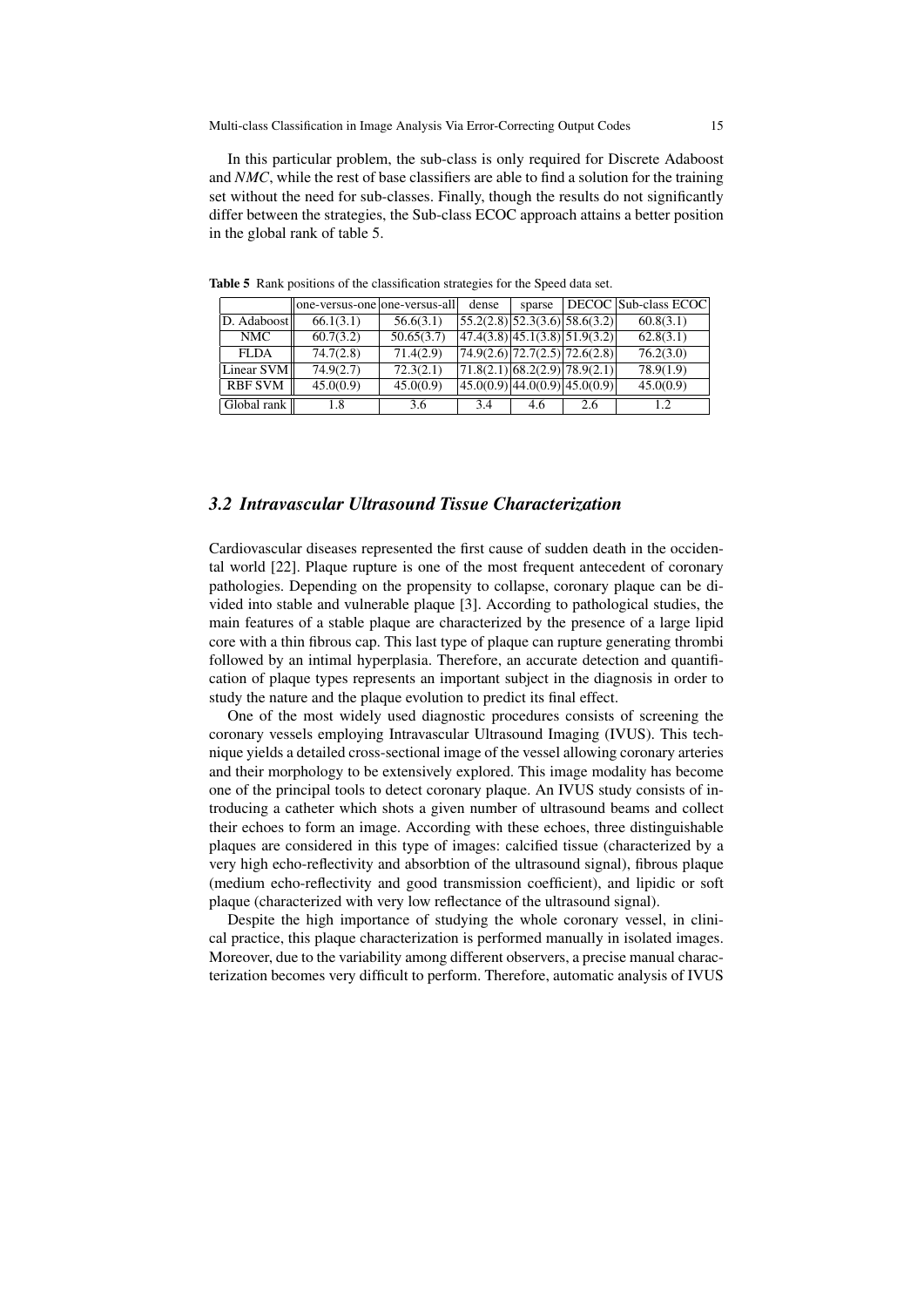

Fig. 8 Speed data set performances.

images represents a feasible way to predict and quantify the plaque composition, avoiding the subjectivity of manual region classification and diminishing the characterization time in large sequences of images. Given its clinical importance, auto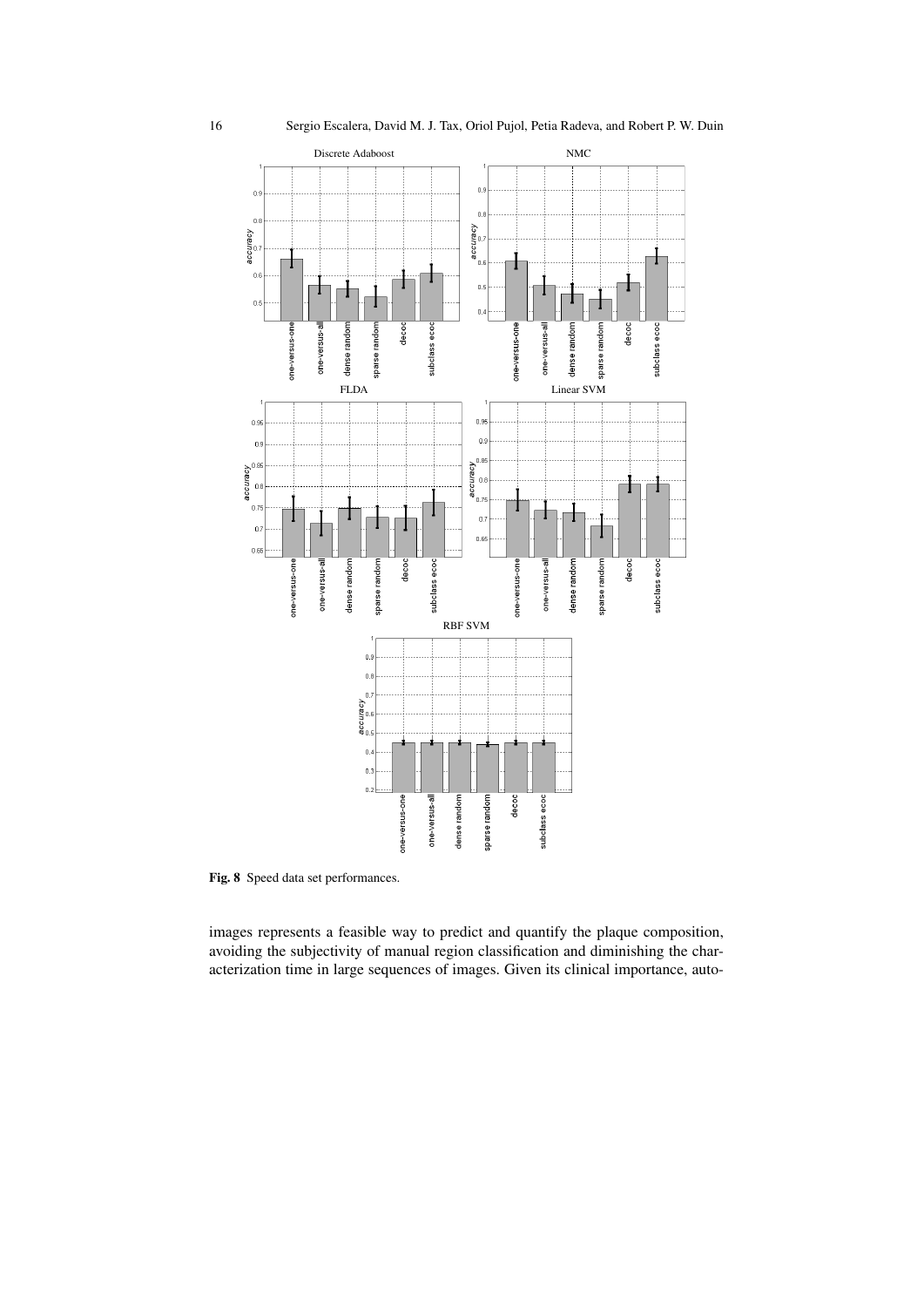matic plaque classification in IVUS images has been considered in several research studies. The process can be divided into two stages: plaque characterization step which consists of extracting characteristic features in order to describe each tissue, and a classification step where a learning technique is used to train a classifier.

In this section, we present an intravascular data set based on texture-based features, RF signals, combined features, and slope-based features to characterize the different types of tissues.

#### Feature Extraction

We consider three types of features, the first ones obtained from RF signals, the second ones based on texture-based features from reconstructed images, and finally, the slope-based features proposed in [18].

#### *RF Features*

In order to analyze ultrasound images, the RF signals are acquired from the IVUS equipment with a sampling rate of at least two times the transducer frequency, and filtered using a band-pass filter with 50% gain centered at the transducer frequency [14]. Then, an exponential Time Gain Compensation (TGC) is applied [14]. Once the RF signals have been acquired, filtered and exponentially compensated by the TGC, the power spectrum is obtained. Nair et al. in [18] show the modelling of the power spectrum using Autoregressive Models (ARM) as one of the most suitable and stable methods to analyze ultrasound signals [18]. It also represents an alternative to the Fourier Transform since the ARM have been proved to be more stable when small signal windows are considered.

The ARM are defined as a linear prediction equation where the output *x* at a certain point *t* for each A-line is equal to a linear combination of its *p* previous outputs weighted by a set of parameters  $a_p$  [24]:

$$
x(t) = \sum_{k=1}^{p} a_p(k)x(t-k),
$$

where  $p$  is the ARM degree and the coefficients  $a_p$  are calculated minimizing the error of the modelled spectrum with respect to the original using the Akaike's error prediction criterium [24].

A sliding window is formed by *n* samples and *m* contiguous A-lines with a displacement of  $n/4$  samples and  $m/3$  A-lines in order to obtain an average AR model of a region. Only one side of the obtained spectrum is used because of its symmetrical properties. This spectrum is composed of *h* sampled frequencies ranging from 0 to  $f_s/2$  [24].

In addition to the spectrum, two global measures are computed: the energy of the A-line and the energy of the window spectrum. All these features are compiled into a unique vector of  $h + 2$  dimensions which is used as a feature vector in the classification process.

#### *Texture Features Extraction*

Given that different plaques can be discriminated as regions with different greylevel distributions, it is a natural decision to use texture descriptors. In the bibliography, one can find a wide set of texture descriptors and up to our knowledge there are no optimal texture descriptors for image analysis in the general case. Our strategy is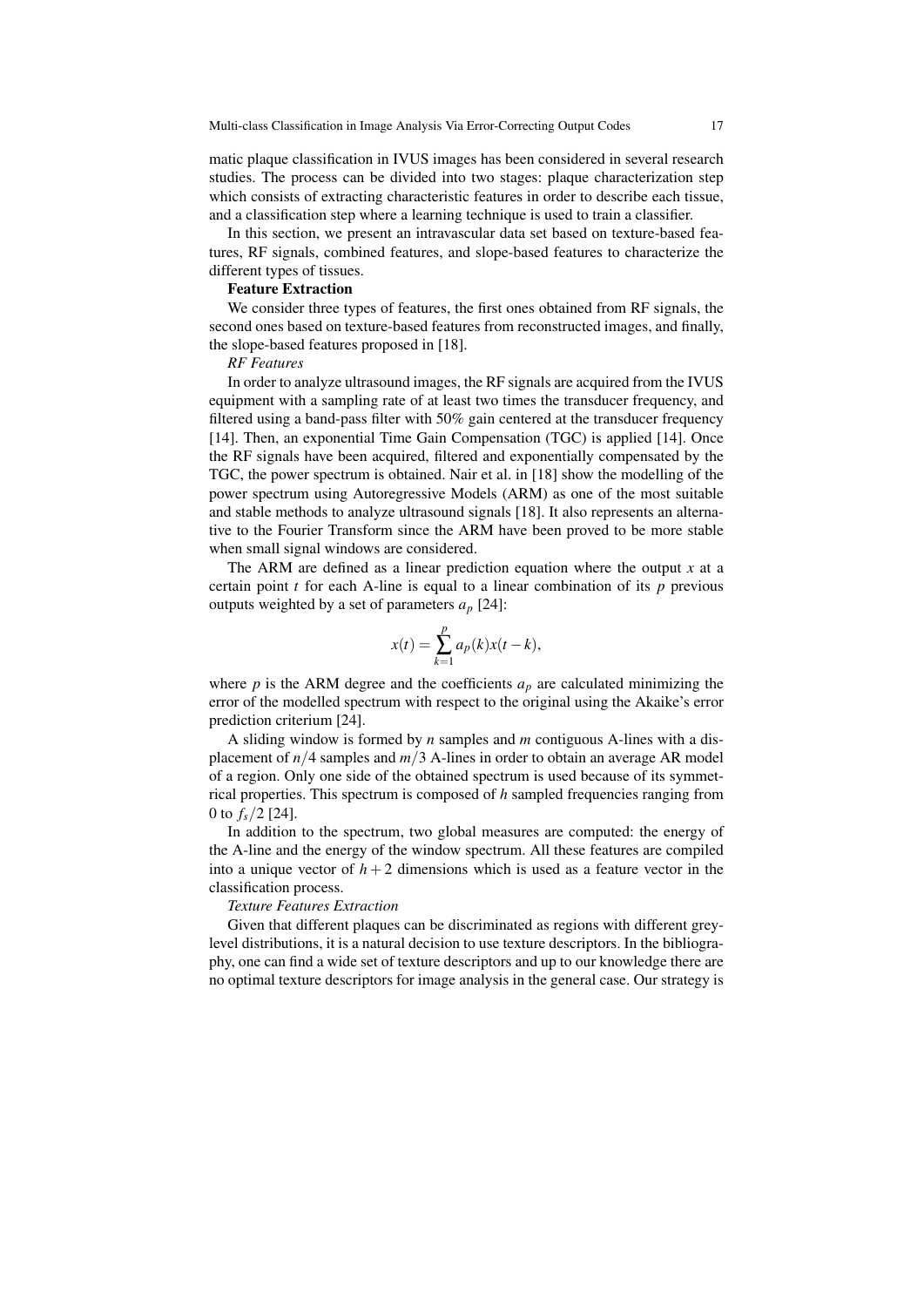instead of trying to find out the optimal texture descriptor for our problem to gather several families of descriptors and apply multiple classifiers able to learn and extract the optimal features for the concrete problem.

Therefore, we employ three different texture descriptors: co-occurrence Matrix [20], local binary patterns [21] and Gabor filters [6, 2]. Additionally, taking into account that highly non-echogenic plaques produce significant shade in the radial direction of the vessel, we include in the feature set the presence of shading in the image as a complementary feature.

The co-occurrence matrix is defined as the estimation of the joint probability density function of gray level pairs in an image [20]. The sum of all element values is:

$$
P(i, j, D, \theta) = P(I(l, m) = i \otimes I(l + Dcos(\theta), m + Dsin(\theta)) = j),
$$

where  $I(l,m)$  is the gray value at pixel  $(l,m)$ , *D* is the distance among pixels and <sup>θ</sup> is the angle between neighbors. We have established the orientation <sup>θ</sup> to be [0<sup>o</sup>, 45<sup>o</sup>, 90<sup>o</sup>, 135<sup>o</sup>] [28, 20]. After computing this matrix, Energy, Entropy, Inverse Difference Moment, Shade, Inertia and Promenance measures are extracted [20].

Local Binary Patterns (LBP) are used to detect uniform texture patterns in circular neighborhoods with any quantization of angular space and spatial resolution [21]. LBP are based on a circular symmetric neighborhood of *P* members with radius *R*. To achieve gray level invariance, the central pixel  $g_c$  is subtracted to each neighbor  $g_p$ , assigning the value 1 to the result if the difference is positive and 0, otherwise. LBPs are defined as follows:

$$
LBP_{R,P} = \sum_{p=0}^{P} a(g_p - g_c) \cdot 2^p
$$

A Gabor filter is a special case of wavelets [6] which is essentially a Gaussian modulated by a complex sinusoid *s*. In 2D, it has the following form in the spatial domain:

$$
h(x, y) = \frac{1}{2\pi\sigma^2} \exp\{-\frac{1}{2}[(\frac{x^2 + y^2}{\sigma^2})]\} \cdot s(x, y)
$$
  
 
$$
s(x, y) = \exp[-i2\pi(Ux + Vy)] \qquad \phi = \arctan V/U
$$

where  $\sigma$  is the standard deviation, *U* and *V* represent the 2D frequency of the complex sinusoid, and  $\phi$  is the angle of the frequency.

According to [12], one of the main differences in the appearance of calcified tissue compared to the rest of tissue types is the shadow which is appreciated behind it. In order to detect this shadow, we perform an accumulative mean of the pixels gray values on the polar image from a pixel to the end of the column (the maximal depth considered). As a result of extracting the texture descriptors, we construct an *n*-dimensional feature vector where  $n = k + l + m + 1$ , k is the number of cooccurrence matrix measurements, *l* is the number of Gabor filters, *m* is the number of LPB and the last feature is the measure of the "shadow" in the image.

#### Intravascular data set

In order to generate the data sets, we used the RF signals and their reconstructed images from a set of 10 different patients with Left Descent Artery pullbacks acquired in Hospital "German Trias i Pujol" from Barcelona, Spain. All these pullbacks contain the three classes of plaque. For each one, 10 to 15 different vessel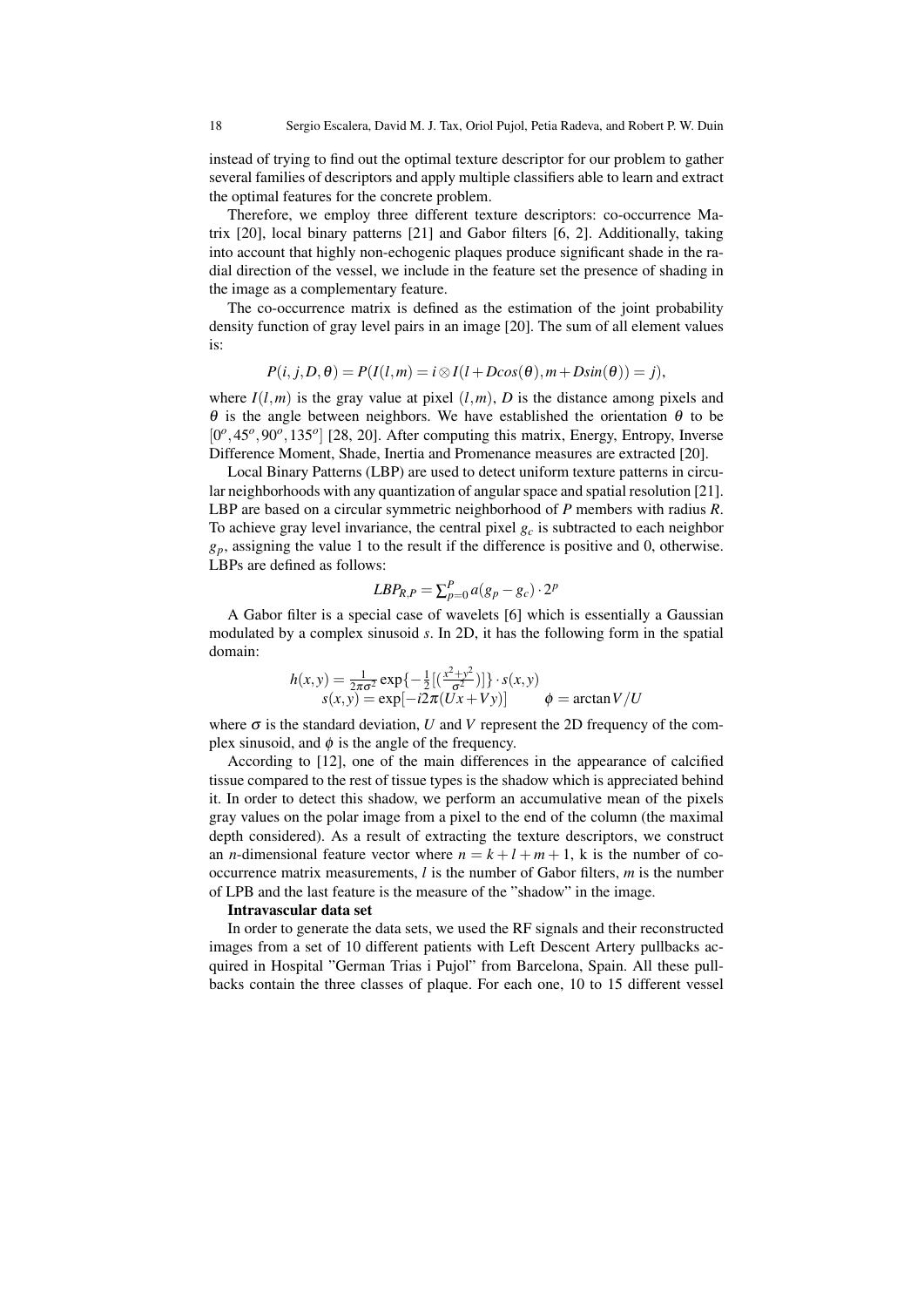sections were selected to be analyzed. Two physicians independently segmented 50 areas of interest per pullback. From these segmentations we took 15 regions of interest (ROI) of tissue per study randomly making a total of 5000 evaluation ROIs. To build the data set, these selections were mapped in both RF signals and reconstructed images. In order to reduce the variability among different observers, the regions where both cardiologist agreed have been taken under consideration. Some samples from the data set are shown on the left of Fig. 9.



Fig. 9 Left: IVUS data set samples. Right: (top) segmentation by a physician and (down) Automatic classification with Texture-Based Features. The white area corresponds to calcium, the light gray area to fibrosis, and the dark gray area to soft plaque.

To generate the data set on texture features, the intersection between segmented images is mapped into a feature vector. Then, all the features collected are categorized by patient and each of the three possible plaques type. The image features are extracted by using the previous texture descriptors: Co-ocurrence Matrix, Local Binary Patterns, and Gabor Filters. Those features are calculated for each pixel and gathered in a feature vector of 68 dimensions. An example of a manual and automatic texture-based segmentation for the same sample is shown on the right of Fig. 9.

To generate the data set of RF features, the RF signals have been acquired using a 12-bit acquisition card with a sampling rate of  $f_s = 200 MHz$ . The IVUS equipment used is Galaxy II from Boston Scientific with a catheter transducer frequency of  $f = 40Mhz$ , and it is assumed a sound speed in tissue of 1565 $m/s$ . Each IVUS image consists of a total of 256 A-lines (ultrasound beams), with a radial distance of  $r = 0.65$ *cm*. The attenuation in tissue factor used is  $\alpha = 1Db/Mhz \times cm$ . To analyze the RF signals, the sliding window is composed of  $n = 64$  samples of depth and *m* = 12 radial A-lines, and the displacement is fixed in 16 samples and four A-lines. The power spectrum of the window ranges from 0 to 100*MHz* and it is sampled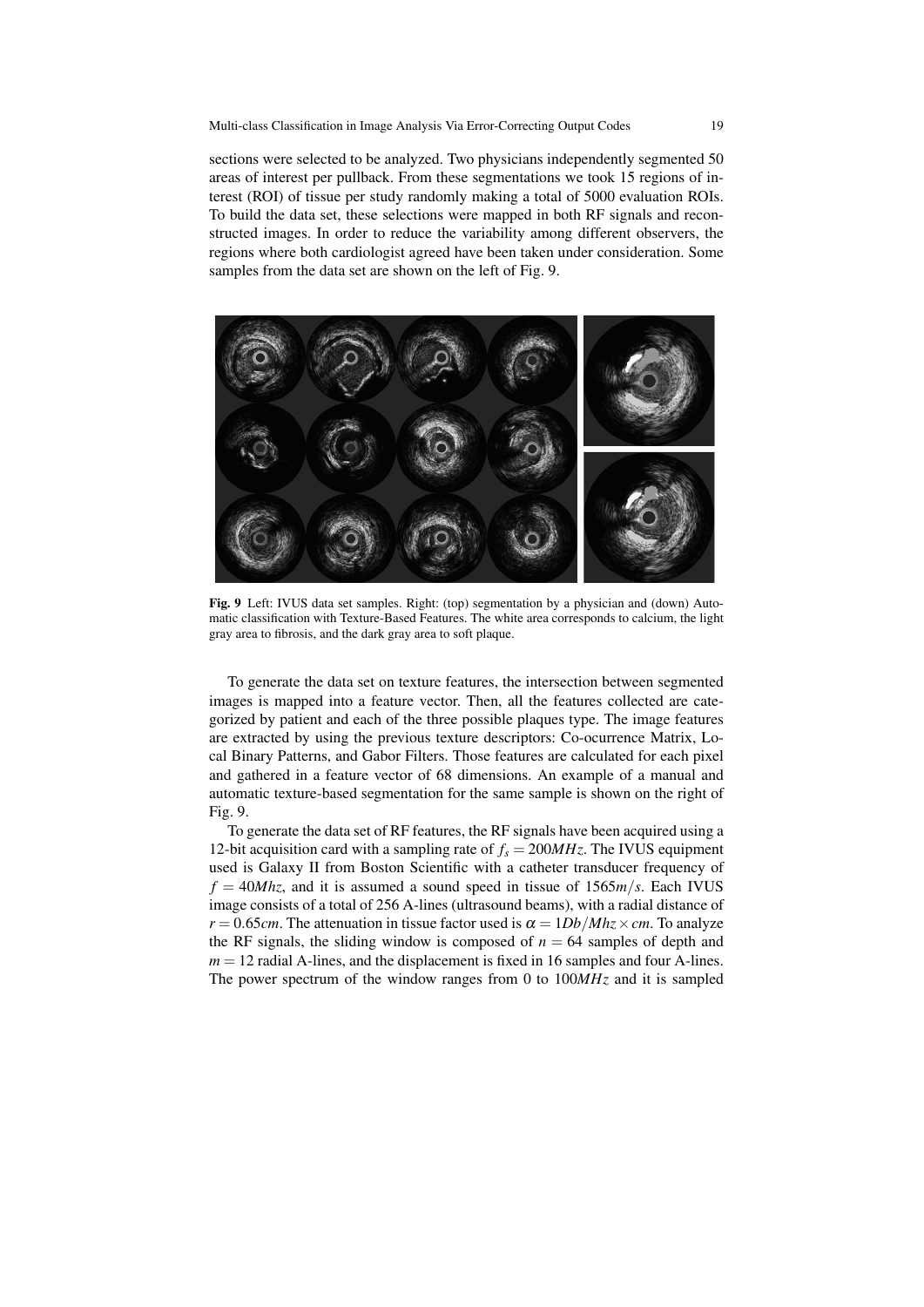by 100 points. Then, it is complemented with two energy measures yielding a 102 feature vector.

We also consider a third data set that concatenates the descriptors from the previous RF and texture-based features, obtaining a feature vector of length 170 features. *Slope-based features*

Finally, the fourth data set considers the slope-based features proposed by [18]. In particular, each sample is characterized by means of 14 slope-based features corresponding to: maximum power in DB from 20 to 60 MHz, frequency at the maximum power, negative slope in db/MHz between maximum and 60, minimum power in that slope, frequency corresponding to this negative slope, the estimated *y* intercept of this slope, the positive slope in db/Mhz between 20 and maximum, minimum power in that slope, frequency corresponding to this negative slope, the estimated *y* intercept of this slope, the mean power, the power at 0 MHz, power Db at 100 Mhz, and the power at the midband frequency (40 MHz) in DB [18].

To solve the problem of Intravascular tissue characterization we apply the Subclass ECOC strategy over the four previous data sets.

#### *IVUS characterization with sub-classes*

For this experiment, we use the four previous IVUS data sets. To measure the performances, we apply leave-one-patient-out evaluation.

Applying *NMC*, Adaboost, and *FLDA* over a set of ECOC configurations, the performance results for RF features, texture-based features, combined RF and texturebased features, and slope-based features are shown in Fig. 10. Comparing the results among the different data sets, one can see that the worst performances are obtained by the RF and slope-based features, which obtain very similar results for all the base classifiers and ECOC configurations. The texture-based features obtain in most cases results upon 90%. Finally, the data set of combined RF and texture-based features slightly outperform the results obtained by the texture-based feature, though the results do not significantly differ.

Concerning the classification strategies, observing the obtained performances in Fig. 10, one can see that independently of the data set and the ECOC design applied, the Sub-class ECOC approach always attains the best results. To compare these performances, the mean rank of each ECOC design considering the twelve different experiments is shown in table 6. In this case, the rankings are obtained estimating each particular ranking  $r_i^j$  for each problem *i* and each ECOC configuration *j*, and computing the mean ranking *R* for each ECOC design as  $R_j = \frac{1}{N} \sum_i r_i^j$ , where *N* is the total number of problems (3 base classifiers  $\times$  4 data sets). One can see that the Sub-class ECOC attains the best position for all experiments. To analyze if the difference between methods ranks are statistically significant, we apply the Friedman and Nemenyi tests. In order to reject the null hypothesis that the measured ranks differ from the mean rank, and that the ranks are affected by randomness in the results, we use the Friedman test. The Friedman statistic value is computed as follows:

$$
X_F^2 = \frac{12N}{k(k+1)} \left[ \sum_j R_j^2 - \frac{k(k+1)^2}{4} \right] \tag{8}
$$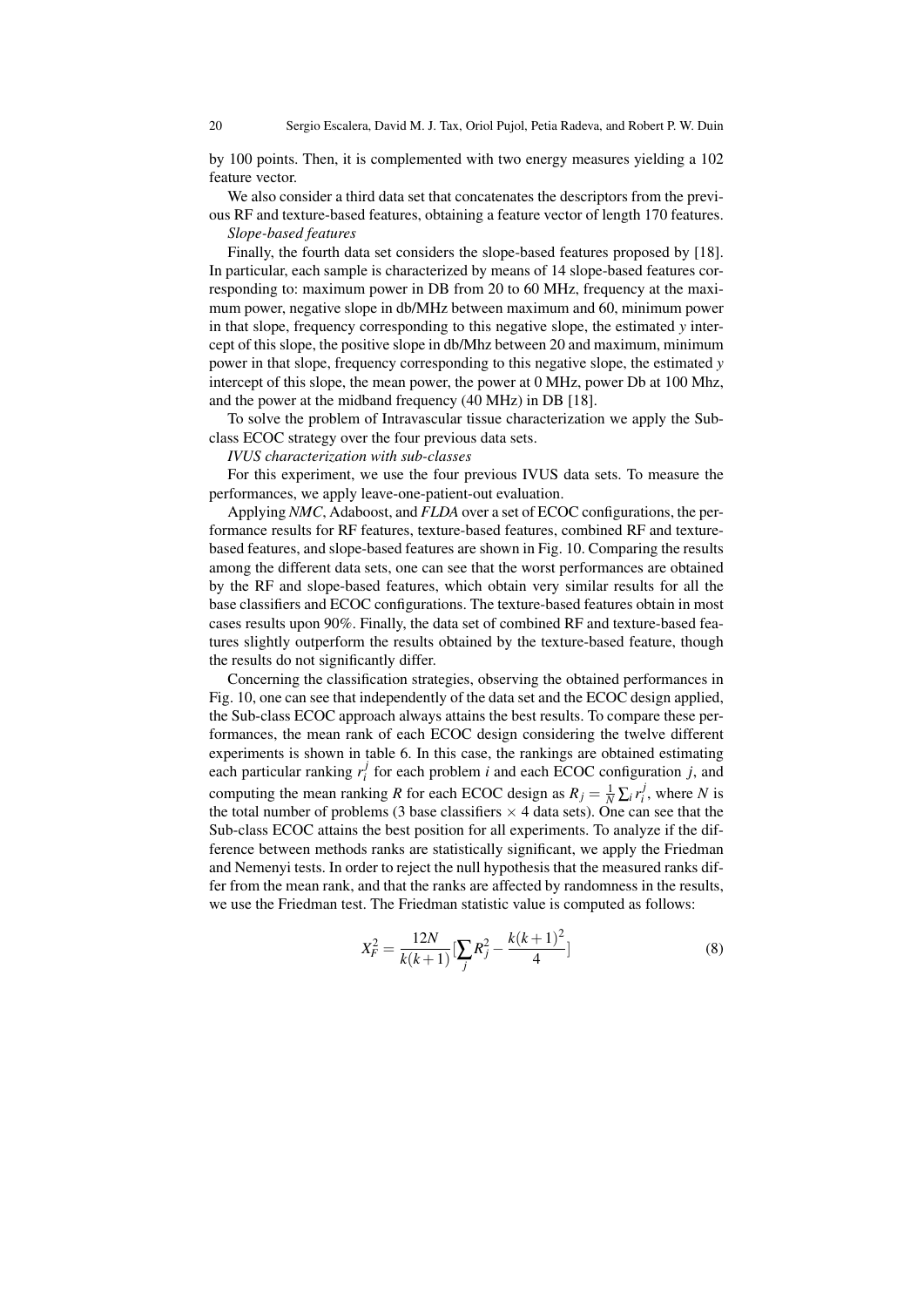

Fig. 10 Performance results for different sets of features, ECOC designs and base classifiers on the IVUS data set.

In our case, with  $k = 6$  ECOC designs to compare,  $X_F^2 = 30.71$ . Since this value is undesirable conservative, Iman and Davenport proposed a corrected statistic:

$$
F_F = \frac{(N-1)X_F^2}{N(k-1) - X_F^2}
$$
\n(9)

Applying this correction we obtain  $F_F = 11.53$ . With six methods and twelve experiments,  $F_F$  is distributed according to the  $F$  distribution with 5 and 55 degrees of freedom. The critical value of  $F(5,55)$  for 0.05 is 2.40. As the value of  $F<sub>F</sub>$  is higher than 2.45 we can reject the null hypothesis. One we have checked for the for the non-randomness of the results, we can perform a post hoc test to check if one of the techniques can be singled out. For this purpose we use the Nemenyi test - two techniques are significantly different if the corresponding average ranks differ by at least the critical difference value (CD):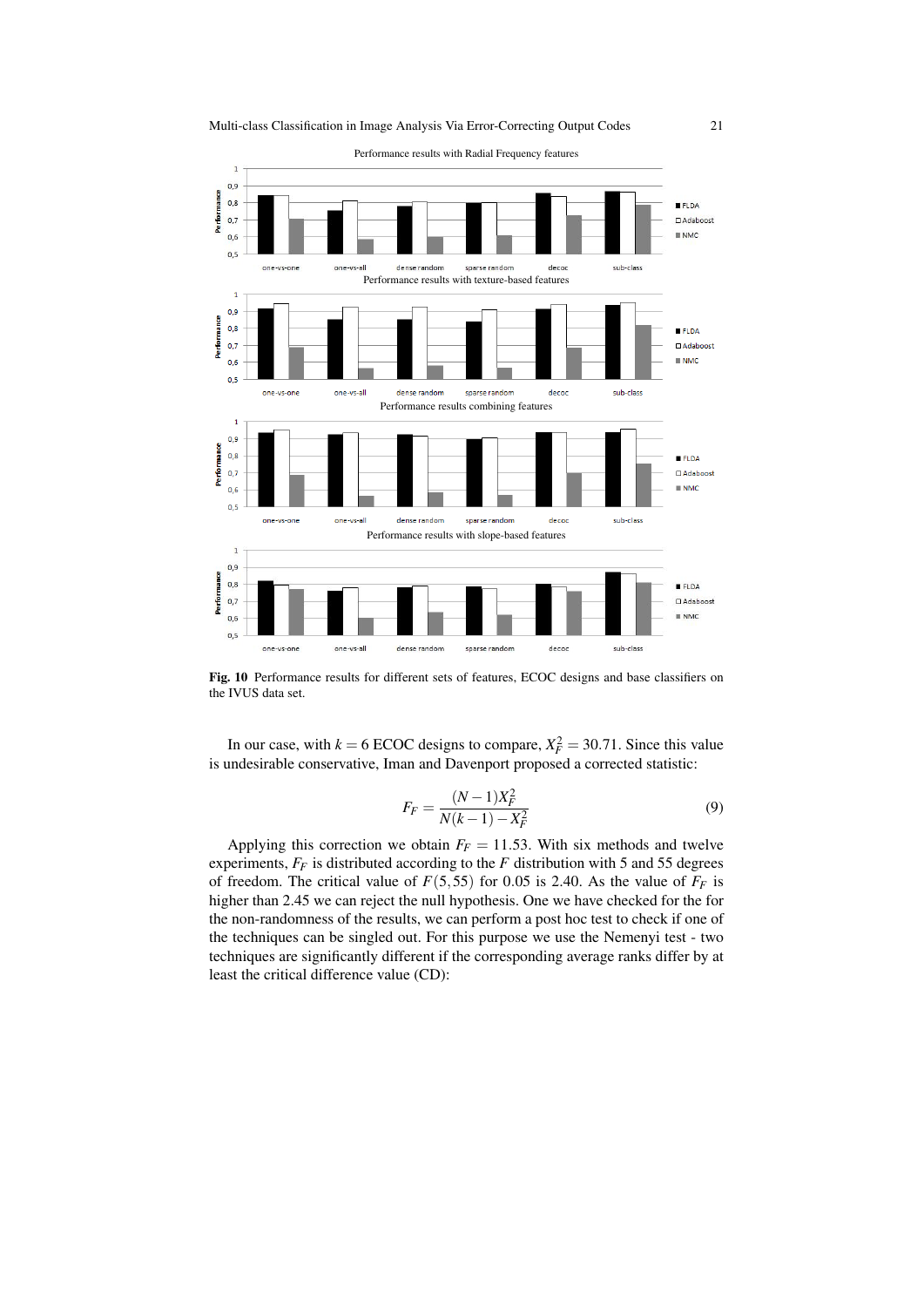22 Sergio Escalera, David M. J. Tax, Oriol Pujol, Petia Radeva, and Robert P. W. Duin

$$
CD = q_{\alpha} \sqrt{\frac{k(k+1)}{6N}}
$$
 (10)

where  $q_{\alpha}$  is based on the Studentized range statistic divided by  $\sqrt{2}$ . In our case, when comparing six methods with a confidence value  $\alpha = 0.10$ ,  $q_{0.10} = 1.44$ . Substituting in eq.10, we obtain a critical difference value of 1.09. Since the difference of any technique rank with the Sub-class rank is higher than the *CD*, we can infer that the Sub-class approach is significantly better than the rest with a confidence of 90% in the present experiments.

|           | ECOC design   one-versus-one   one-versus-all   dense random |       |           |
|-----------|--------------------------------------------------------------|-------|-----------|
| Mean rank | 2.33                                                         | 5.08  |           |
|           | ECOC design sparse random                                    | decoc | sub-class |
| Mean rank | 5.00                                                         | 1.67  | - ( ) ( ) |

Table 6 Mean rank for each ECOC design over all the experiments.

# 4 Conclusions

In this paper, we reviewed the state-of-the-art on coding and decoding designs of Error-Correcting Output Codes. We analyzed the most recent ensemble strategies, showing their benefit to deal with multi-class classification in image analysis. Moreover, the different ECOC configurations were used to solve two challenging computer vision applications: traffic sign classification and intravascular ultrasound tissue characterization, with high success.

Acknowledgements This work has been partially supported by the projects TIN2006-15694-C02 and CONSOLIDER-INGENIO 2010 (CSD2007-00018).

### References

- 1. E. Allwein, R. Schapire, and Y. Singer. Reducing multiclass to binary: A unifying approach for margin classifiers. *JMLR*, 1:113–141, 2002.
- 2. A. Bovik, M. Clark, and W. Geisler. Multichannel texture analysis using localized spatial filters. *IEEE Transactions on Pattern Analysis and Machine Intelligence*, 12(1):55–73, 1990.
- 3. A. P. Burke, A. Farb, G. T. Malcom, J. Smialek, and R. Virmani. Coronary risk factors and plaque morphology inmen with coronary disease who died suddently. *The New England Journal of Medicine*, 336(18):1276–1281, 1997.
- 4. J. Casacuberta, J. Miranda, M. Pla, S. Sanchez, A.Serra, and J.Talaya. On the accuracy and performance of the geomobil system. In *International Society for Photogrammetry and Remote Sensing*, 2004.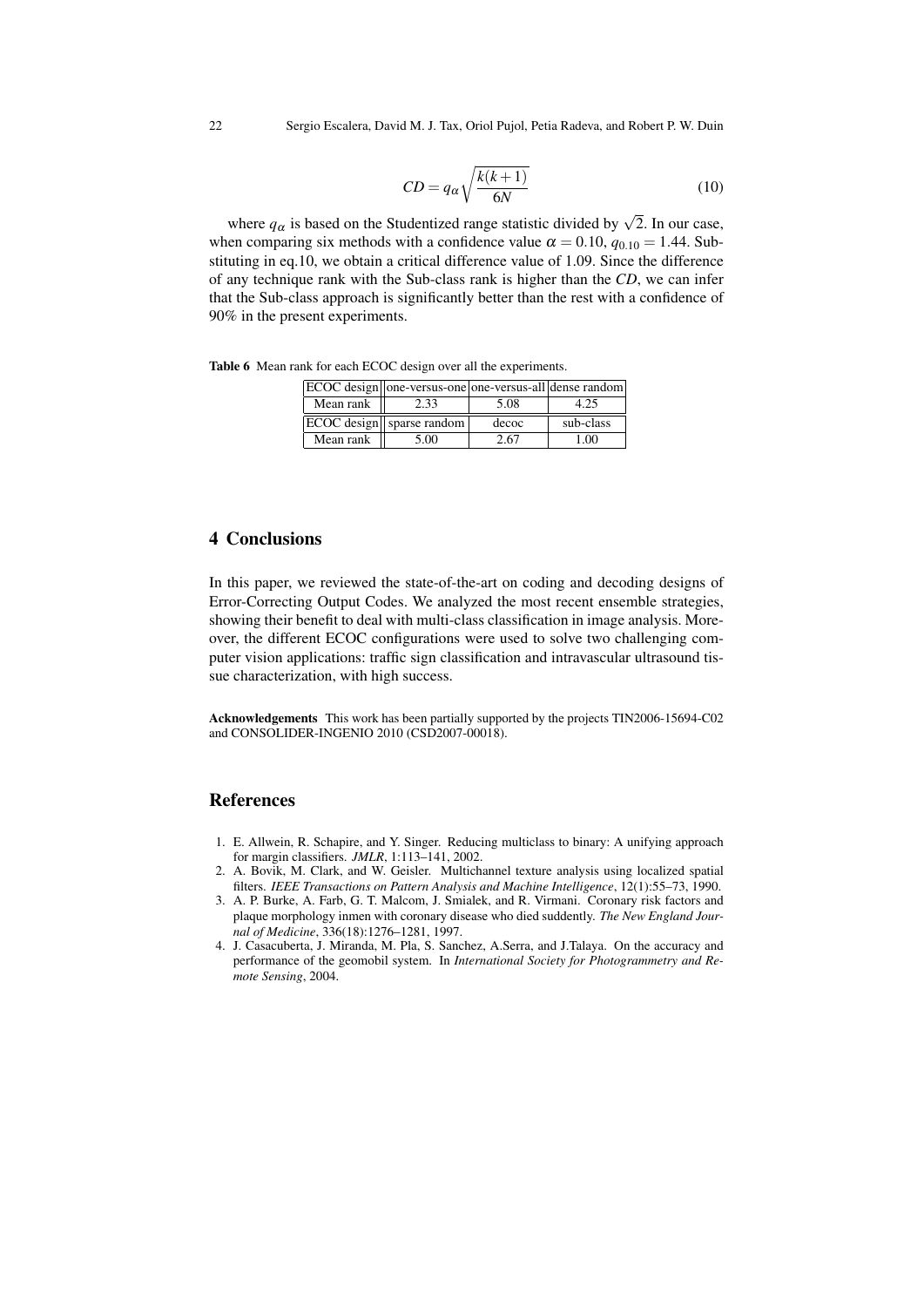Multi-class Classification in Image Analysis Via Error-Correcting Output Codes 23

- 5. K. Crammer and Y. Singer. On the learnability and design of output codes for multi-class problems. In *Machine Learning*, volume 47, pages 201–233, 2002.
- 6. J. Daugman. Uncertainty relation for resolution in space, spatial frequency, and orientation optimized by two-dimensional visual cortical filters. *Journal of the Optical Society of America*, 2(A):1160–1169, 1985.
- 7. H. Daume and D. Marcu. A bayesian model for supervised clustering with the dirichlet process prior. *Journal of Machine Learning Research*, pages 1551–1577, 2005.
- 8. J. Demsar. Statistical comparisons of classifiers over multiple data sets. *JMLR*, pages 1–30, 2006.
- 9. S. Escalera, O. Pujol, and P. Radeva. Loss-weighted decoding for error-correcting output codes. *VISAPP, to appear*.
- 10. S. Escalera, O. Pujol, and P. Radeva. Boosted landmarks of contextual descriptors and forestecoc: A novel framework to detect and classify objects in clutter scenes. *Pattern Recognition Letters*, 28(13):1759–1768, 2007.
- 11. R. Ghani. Combining labeled and unlabeled data for text classification with a large number of categories. *Int. conf. Data Mining*, pages 597–598, 2001.
- 12. D. Gil, A. Hernandez, O. Rodriguez, F. Mauri, and P. Radeva. Statistical strategy for anisotropic adventitia modelling in ivus. *IEEE Trans. Medical Imaging*, 27:1022–1030, 2006.
- 13. T. Hastie and R. Tibshirani. Classification by pairwise grouping. *NIPS*, 26:451–471, 1998. 14. C. Karla, B. Joel, P. Oriol, N. Salvatella, and P. Radeva. In-vivo ivus tissue classification: a comparison between rf signal analysis and reconstructed images. In *Progress in Pattern Recognition*, pages 137–146. Springer Berlin / Heidelberg, 2006.
- 15. J. Kittler, R. Ghaderi, T. Windeatt, and J. Matas. Face verification using error correcting output codes. *CVPR*, 1:755–760, 2001.
- 16. E. B. Kong and T. G. Dietterich. Error-correcting output coding corrects bias and variance. *ICML*, pages 313–321, 1995.
- 17. H. Madala and A. Ivakhnenko. *Inductive Learning Algorithm for Complex Systems Modelling*. CRC Press Inc, 1994.
- 18. A. Nair, B. K. nd N. Obuchowski, and G. Vince. Assesing spectral algorithms to predict atherosclerotic plaque composition with normalized and raw intravascular ultrasound data. *Ultrasound in Medicine & Biology*, 27:1319–1331, 2001.
- 19. N. J. Nilsson. Learning machines. *McGraw-Hill*, 1965.
- 20. P. Ohanian and R. Dubes. Performance evaluation for four classes of textural features. *Pattern Recognition*, 25:819–833, 1992.
- 21. T. Ojala, M. Pietikainen, and T. Maenpaa. Multiresolution gray-scale and rotation invariant texture classification with local binary patterns. *IEEE Transactions on Pattern Analysis and Machine Intelligence*, 24:971–987, 2002.
- Organization. World health organization statistics. *http://www.who.int/entity/healthinfo/statistics/*, 2006.
- 23. h. OSU-SVM-TOOLBOX.
- 24. J. Proakis, C. Rader, F. Ling, and C. Nikias. Advanced digital signal processing. *Mc Millan*, 1992.
- 25. P. Pudil, F. Ferri, J. Novovicova, and J. Kittler. Floating search methods for feature selection with nonmonotonic criterion functions. *ICPR*, pages 279–283, 1994.
- 26. O. Pujol, S. Escalera, , and P. Radeva. An incremental node embedding technique for error correcting output codes. *Pattern Recognition, to appear*.
- 27. O. Pujol, P. Radeva, , and J. Vitria. Discriminant ecoc: A heuristic method for application ` dependent design of error correcting output codes. *PAMI*, 28:1001–1007, 2006.
- 28. T. Randen and J. H. Husoy. Filtering for texture classification: A comparative study. *IEEE Transactions on Pattern Analysis and Machine Intelligence*, 4:291–310, 1999.
- 29. W. Utschick and W. Weichselberger. Stochastic organization of output codes in multiclass learning problems. *Neural Computation*, 13(5):1065–1102, 2001.
- 30. T. Windeatt and G. Ardeshir. Boosted ecoc ensembles for face recognition. *International Conference on Visual Information Engineering*, pages 165–168, 2003.
- 31. Q. Zgu. Minimum cross-entropy approximation for modeling of highly intertwining data sets at subclass levels. *Journal of Intelligent Information Systems*, pages 139–152, 1998.
- 32. J. Zhou and C. Suen. Unconstrained numeral pair recognition using enhanced error correcting output coding: a holistic approach. *Proc. in Conf. on Doc. Anal. and Rec.*, 1:484–488, 2005.